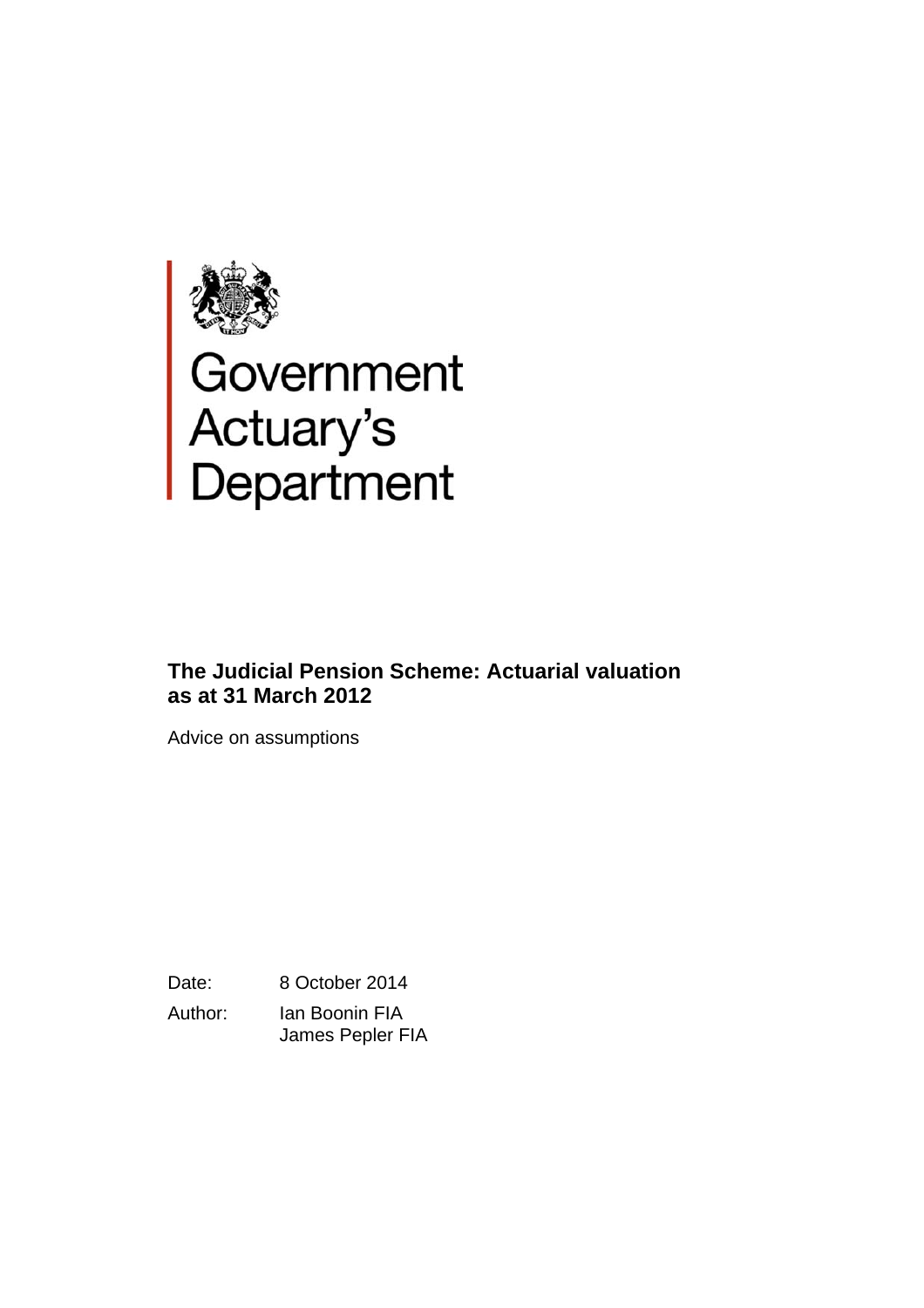

# **Contents**

| 1 | <b>Executive summary</b>                                 | 4        |
|---|----------------------------------------------------------|----------|
| 2 | <b>Introduction</b>                                      | 10       |
| 3 | <b>General considerations</b>                            | 13       |
|   | <b>HMT Directions</b>                                    | 13       |
|   | Setting assumptions where there is insufficient evidence | 13       |
|   | <b>Different populations</b>                             | 13       |
|   | <b>Relative importance of assumptions</b>                | 14       |
|   | <b>Cost cap assumptions</b>                              | 15       |
| 4 | <b>Pensioner mortality</b>                               | 16       |
|   | Proposed assumptions for 2012 valuation                  | 16       |
|   | <b>Previous valuation assumptions</b>                    | 16       |
|   | Use of the assumption                                    | 17       |
|   | <b>Results of analysis</b>                               | 17       |
|   | <b>Wider evidence</b>                                    | 18       |
|   | <b>Financial impact</b>                                  | 19       |
| 5 | Age retirement from service                              | 20       |
|   | Proposed assumptions for 2012 valuation                  | 20       |
|   | <b>Previous valuation assumptions</b>                    | 21       |
|   | Use of the assumption                                    | 21       |
|   | <b>Results of analysis</b>                               | 21<br>22 |
|   | <b>Financial impact</b>                                  |          |
| 6 | III-health retirement from service                       | 23       |
|   | Proposed assumptions for 2012 valuation                  | 23       |
|   | <b>Previous valuation assumptions</b>                    | 23       |
|   | Use of the assumptions                                   | 23<br>23 |
|   | <b>Results of analysis</b>                               |          |
| 7 | <b>Voluntary withdrawal from service</b>                 | 24       |
|   | Proposed assumptions for 2012 valuation                  | 24       |
|   | <b>Previous valuation assumptions</b>                    | 24       |
|   | Use of the assumption                                    | 24<br>24 |
|   | <b>Results of analysis</b>                               |          |
| 8 | Death before retirement                                  | 25       |
|   | Proposed assumptions for 2012 valuation                  | 25       |
|   | <b>Previous valuation assumptions</b>                    | 25       |
|   | Use of the assumption<br><b>Results of analysis</b>      | 25<br>25 |
|   | Wider evidence                                           | 25       |
|   |                                                          |          |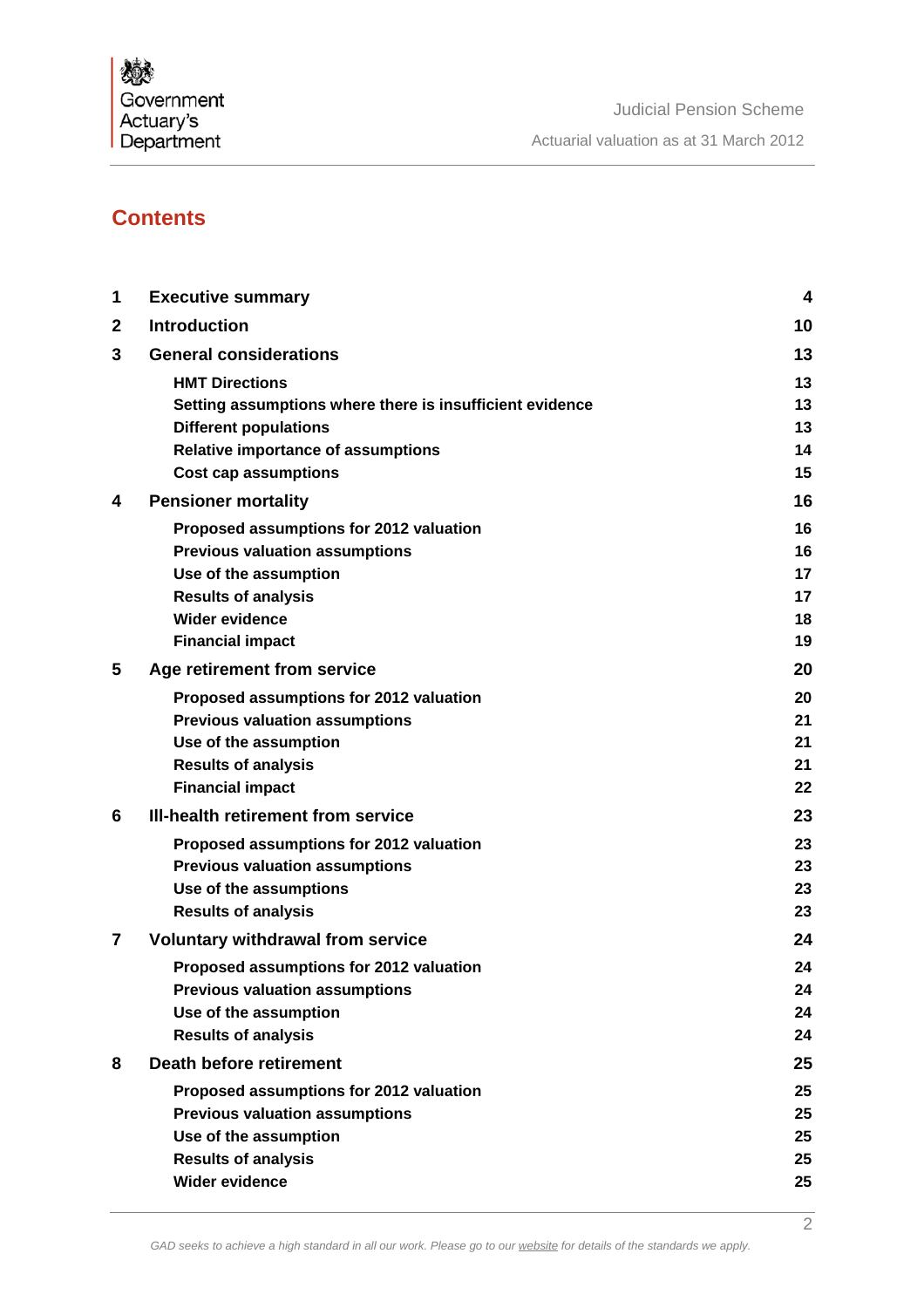燃 Government<br>Actuary's<br>Department

I

|    | <b>Financial impact</b>                                                                                                                       | 26       |
|----|-----------------------------------------------------------------------------------------------------------------------------------------------|----------|
| 9  | <b>Promotional pay increases</b>                                                                                                              | 27       |
|    | <b>Proposed assumption</b>                                                                                                                    | 27       |
|    | <b>Previous assumption</b>                                                                                                                    | 27       |
|    | Use of the assumption<br><b>Results of analysis</b>                                                                                           | 27<br>27 |
|    | <b>Financial impact</b>                                                                                                                       | 28       |
| 10 | Commutation of pension for cash at retirement                                                                                                 | 29       |
|    | Proposed assumptions for 2012 valuation                                                                                                       | 29       |
|    | <b>Previous valuation assumptions</b>                                                                                                         | 29       |
|    | Use of the assumption                                                                                                                         | 29       |
| 11 | <b>Family statistics</b>                                                                                                                      | 30       |
|    | Proposed assumptions for 2012 valuation                                                                                                       | 30       |
|    | <b>Previous valuation assumptions</b>                                                                                                         | 30       |
|    | Use of the assumption<br><b>Results of analysis</b>                                                                                           | 30<br>31 |
|    | <b>Financial impact</b>                                                                                                                       | 31       |
|    | <b>Appendix A: Details of assumptions</b>                                                                                                     | 32       |
|    | <b>Pensioner mortality</b>                                                                                                                    | 32       |
|    | <b>Appendix B: Analysis of Experience</b>                                                                                                     | 35       |
|    | This appendix contains the results of our analysis of experience including<br>interim conclusions drawn at the time it conducted in September |          |
|    | 2013.                                                                                                                                         | 35       |
|    | <b>Pensioner mortality</b>                                                                                                                    | 35       |
|    | <b>Age Retirements from Service</b>                                                                                                           | 38       |
|    | <b>III-health Retirement from Service</b>                                                                                                     | 39       |
|    | <b>Withdrawal</b>                                                                                                                             | 39       |
|    | <b>Death in Service</b>                                                                                                                       | 39       |
|    | <b>Promotional Pay Increases</b>                                                                                                              | 39       |
|    | <b>Commutation of Pension for cash at retirement</b>                                                                                          | 40       |
|    | <b>Family statistics</b>                                                                                                                      | 40       |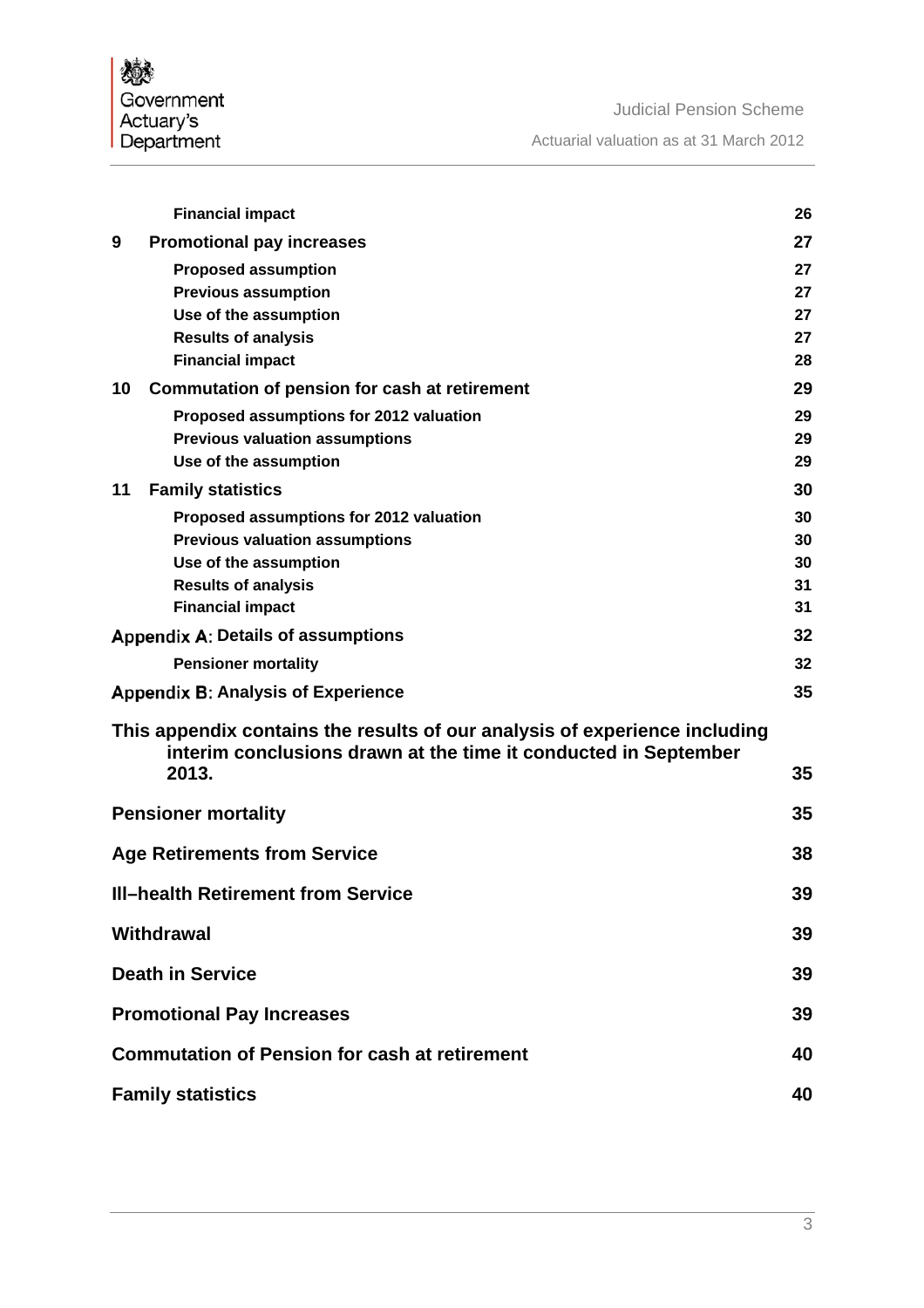# **1 Executive summary**

*This report contains our recommendations for the best estimate assumptions to be set by the Lord Chancellor for the 2012 valuation of the Judicial Pension Scheme.* 

- 1.1 HM Treasury's Public Service Pensions (Valuations and Employer Cost Cap) Directions 2014 (as amended<sup>1</sup>) require that a valuation of the Judicial Pension Scheme is carried out as at 31 March 2012. The assumptions to be adopted for this valuation will be set by the Lord Chancellor, having obtained advice from the scheme actuary. The assumptions must be the Lord Chancellor's best estimates and not include margins for prudence or optimism.
- 1.2 This report sets out GAD's advice (as scheme actuary) to the Lord Chancellor on the actuarial assumptions to be adopted. The advice covers the main assumptions to be set by the Lord Chancellor and is summarised in Table 1. Assumptions may also be required in other areas and we will provide separate advice on additional assumptions as required.
- 1.3 We consider that recent experience generally provides the most reliable evidence when determining best estimates of future experience and have adopted this approach throughout this advice unless noted otherwise.
- 1.4 There is little recent experience available to determine some assumptions. In these cases we have recommended assumptions having regard to the assumptions adopted previously and other relevant data, as set out in Table 1.
- 1.5 The previous completed actuarial valuation of the Judicial Pension Scheme was carried out as at 31 March 2009. Some of the assumptions put forward in this report differ from those used for the 2009 valuation. The two most significant changes are:
	- > increased expected pensioner longevity and
	- > promotional salary scale

- 1.6 The following chapters and annexes provide more detail on the advice, supporting analysis and the financial impact of the assumptions on the results. They also contain important background information about the context of this advice and its limitations.
- 1.7 This report was provided to the Ministry of Justice in draft form, and was also circulated to the Judicial Pension Committee, in January 2014. It has been signed alongside the formal valuation report. No substantive changes have been made. The Lord Chancellor has already confirmed to GAD, having consulted with relevant

<sup>1</sup> Amendments are the Public Service Pensions (Valuations and Employer Cost Cap) (Amendment) Directions 2014 and the Public Service Pensions (Valuations and Employer Cost Cap) (Amendment) (No 2) Directions 2014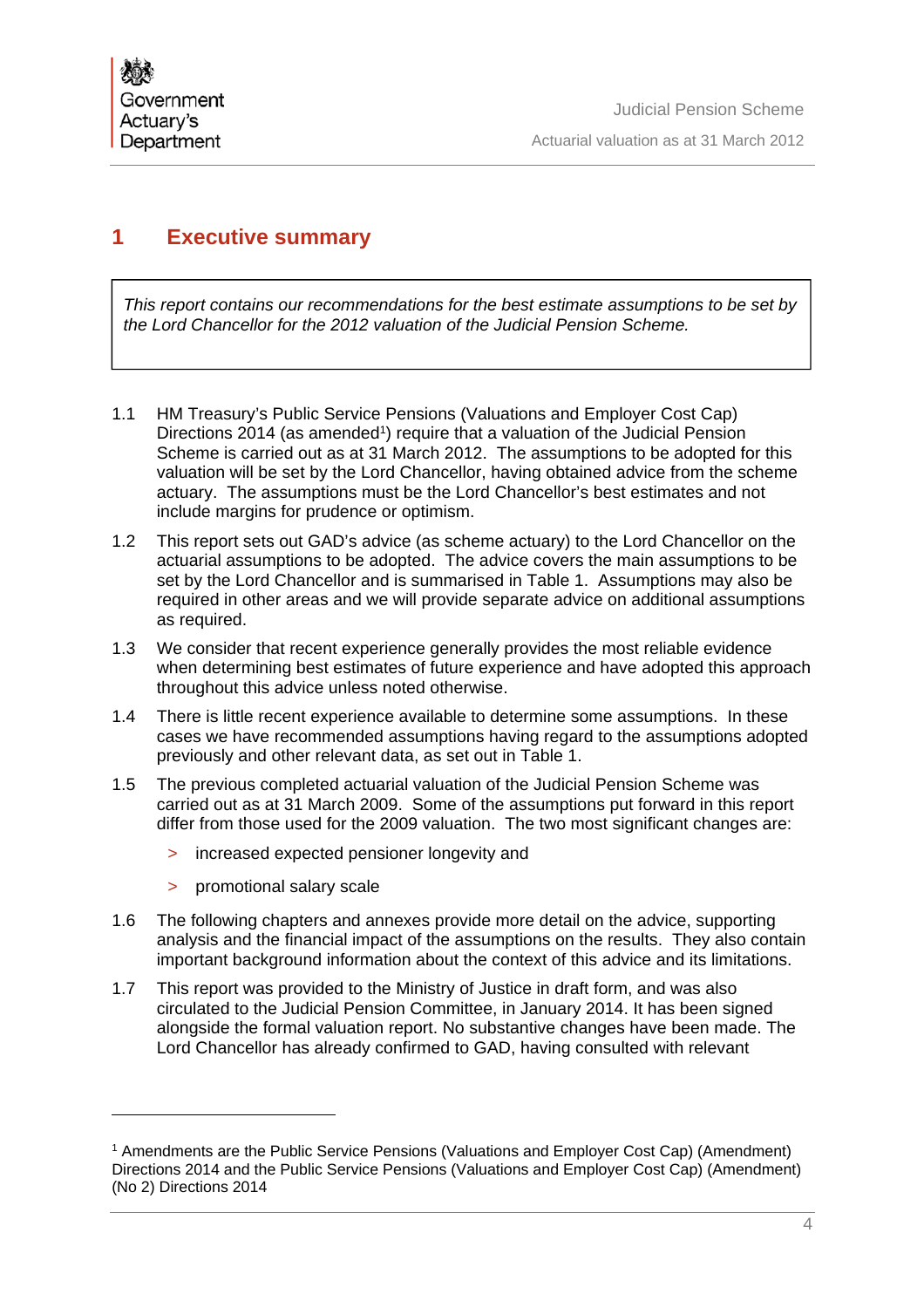stakeholders and having obtained HM Treasury consent, that the actuarial assumptions to be adopted for the valuation should be those set out in this report.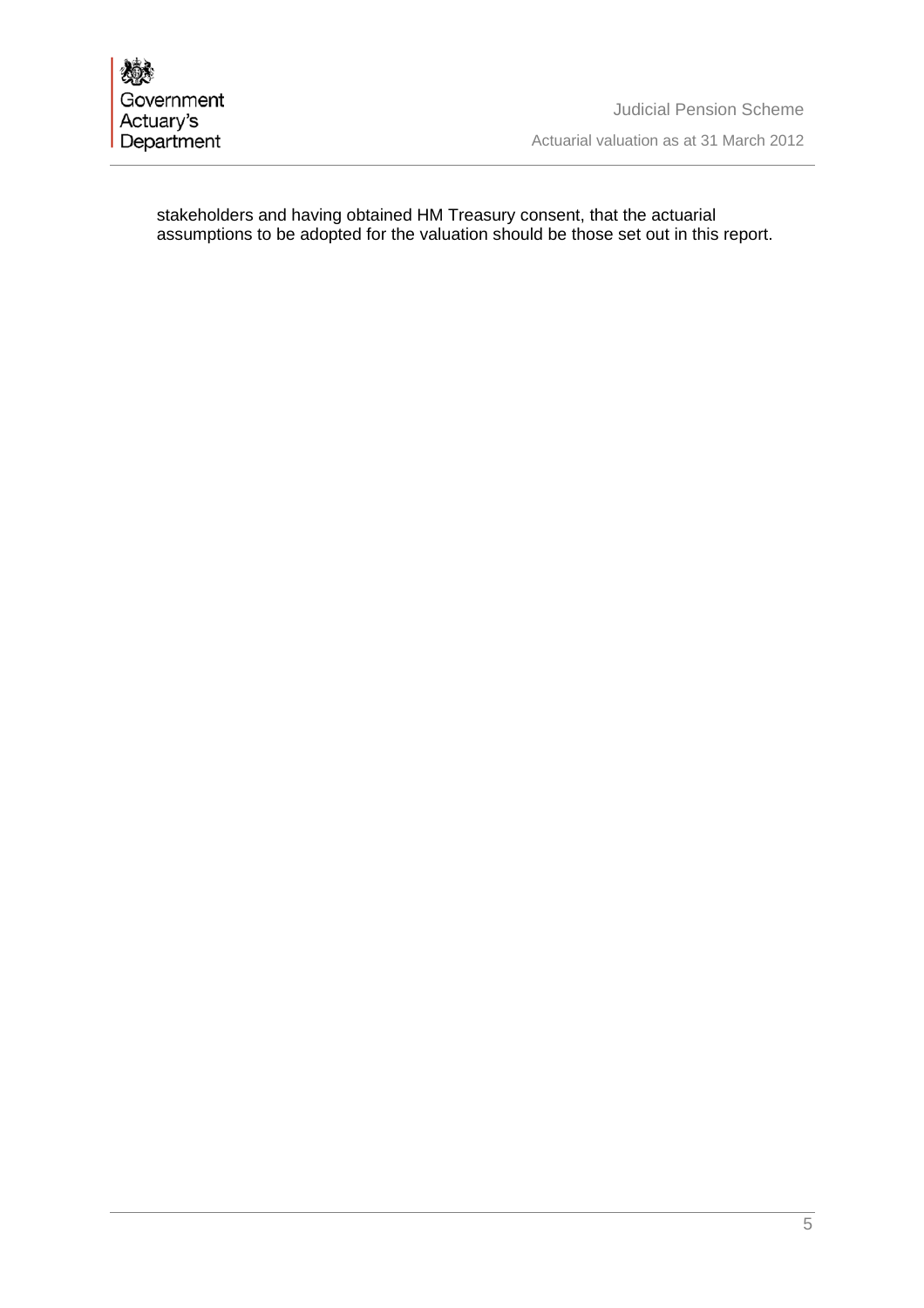| <b>Assumption</b>                                   | <b>Summary of recommended</b>                                                                                                                      | <b>Rationale for recommendation</b>                                                                                                                                                                                                                                                                                    | Approximate impact on total<br>contribution rate of change from 2009<br>valuation assumptions |                 |
|-----------------------------------------------------|----------------------------------------------------------------------------------------------------------------------------------------------------|------------------------------------------------------------------------------------------------------------------------------------------------------------------------------------------------------------------------------------------------------------------------------------------------------------------------|-----------------------------------------------------------------------------------------------|-----------------|
|                                                     | assumptions                                                                                                                                        |                                                                                                                                                                                                                                                                                                                        | <b>Past service</b>                                                                           | SCR (2015-2019) |
| <b>Pensioner baseline</b><br>mortality <sup>2</sup> | Aligned to 80% of the standard<br>S1NMA SAPS table <sup>3</sup> for males<br>and 85% of the standard S1NFA<br>SAPS table for females. <sup>4</sup> | In line with the experience of the NHS<br>pension scheme, which has a high<br>proportion of professional staff with<br>characteristics likely to be comparable to<br>the members of the Judicial Pension<br>Scheme and has relatively low pensioner<br>mortality rates in comparison to other<br>possible comparators. | $+1.2%$                                                                                       | $+0.5%$         |

# **Table 1: Summary of recommended assumptions consistent with the 'best estimate' requirement**

<sup>&</sup>lt;sup>2</sup> As directed by HMT, future improvements in mortality assumed to be in line with those underlying the most recent ONS principal population projections for the UK. <sup>3</sup> SAPS tables are published by the Actuarial Profession and based on the experience of self-administered pension schemes over the period 2000 to 2006. The 'S1' series has

separate standard tables based on experience of different classes of members. The S1NMA table is based on the experience of member retiring in normal health.

<sup>4</sup> Adjusted to take account of improvements in population mortality between 2002 (the base year for the tables) and 2012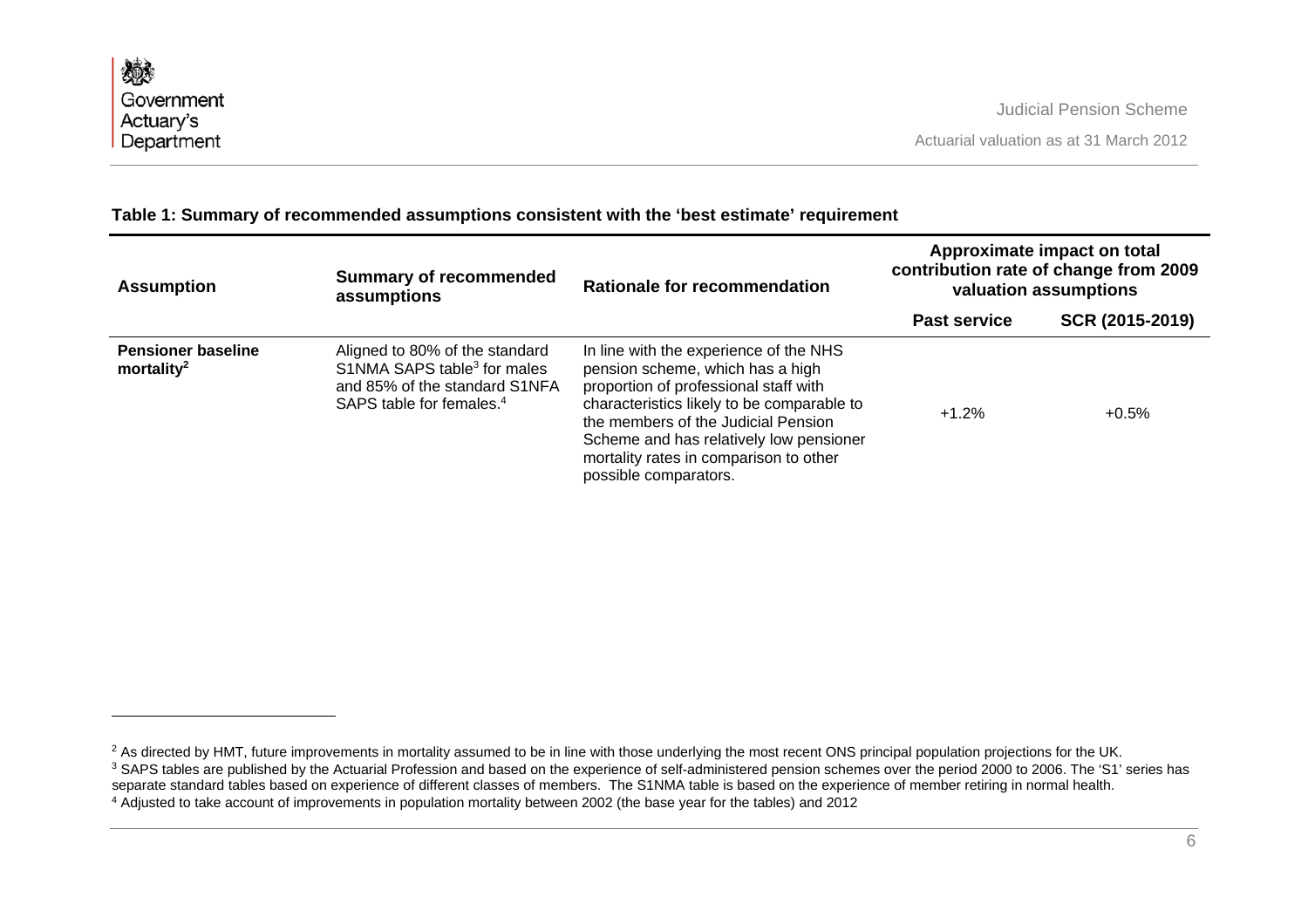| 戀<br>Government                                                                         |                                                                                          |                                                                                                                                                                                                                                                                                                              |                            | <b>Judicial Pension Scheme</b>                                                                |
|-----------------------------------------------------------------------------------------|------------------------------------------------------------------------------------------|--------------------------------------------------------------------------------------------------------------------------------------------------------------------------------------------------------------------------------------------------------------------------------------------------------------|----------------------------|-----------------------------------------------------------------------------------------------|
| Actuary's                                                                               |                                                                                          |                                                                                                                                                                                                                                                                                                              |                            |                                                                                               |
| Department                                                                              |                                                                                          |                                                                                                                                                                                                                                                                                                              |                            | Actuarial valuation as at 31 March 2012                                                       |
|                                                                                         |                                                                                          |                                                                                                                                                                                                                                                                                                              |                            |                                                                                               |
| <b>Assumption</b>                                                                       | <b>Summary of recommended</b><br>assumptions                                             | Rationale for recommendation                                                                                                                                                                                                                                                                                 |                            | Approximate impact on total<br>contribution rate of change from 2009<br>valuation assumptions |
|                                                                                         |                                                                                          |                                                                                                                                                                                                                                                                                                              | <b>Past service</b>        | SCR (2015-2019)                                                                               |
| Age retirement                                                                          |                                                                                          |                                                                                                                                                                                                                                                                                                              |                            |                                                                                               |
|                                                                                         | Members expecting benefits wholly or mainly from the existing schemes                    |                                                                                                                                                                                                                                                                                                              |                            |                                                                                               |
| (those covered by protection or tapering):                                              |                                                                                          |                                                                                                                                                                                                                                                                                                              |                            |                                                                                               |
| Protected in the 1993 section                                                           | Retirement age for members is<br>67 years.                                               | In line with 2009-2012 experience                                                                                                                                                                                                                                                                            | No change in<br>assumption | No change in<br>assumption                                                                    |
| Protected in the 1981 section                                                           | Retirement age for members is<br>70 years.                                               | In line with 2009-2012 experience                                                                                                                                                                                                                                                                            | $-0.4%$                    | immaterial                                                                                    |
| New Scheme including<br>members with service in<br>existing scheme but no<br>protection | (SPA + compulsory retirement<br>age of $70$ ) $\div$ 2, but 67 for those<br>with SPA 65. | Broadly in line with 2009-2012<br>experience for those with SPA 65;<br>recognises increasing NRA/ SPA and<br>fixed compulsory retirement age of 70.                                                                                                                                                          | No past service            | new assumption                                                                                |
| <b>III-health retirement</b>                                                            | Nil                                                                                      | The experience of nine retirements over<br>three years is not sufficient evidence to<br>both demonstrate that the previous<br>valuation assumption is materially<br>inappropriate and on which to base an<br>alternative credible assumption which<br>would give a materially different valuation<br>result. | No change in<br>assumption | No change in<br>assumption                                                                    |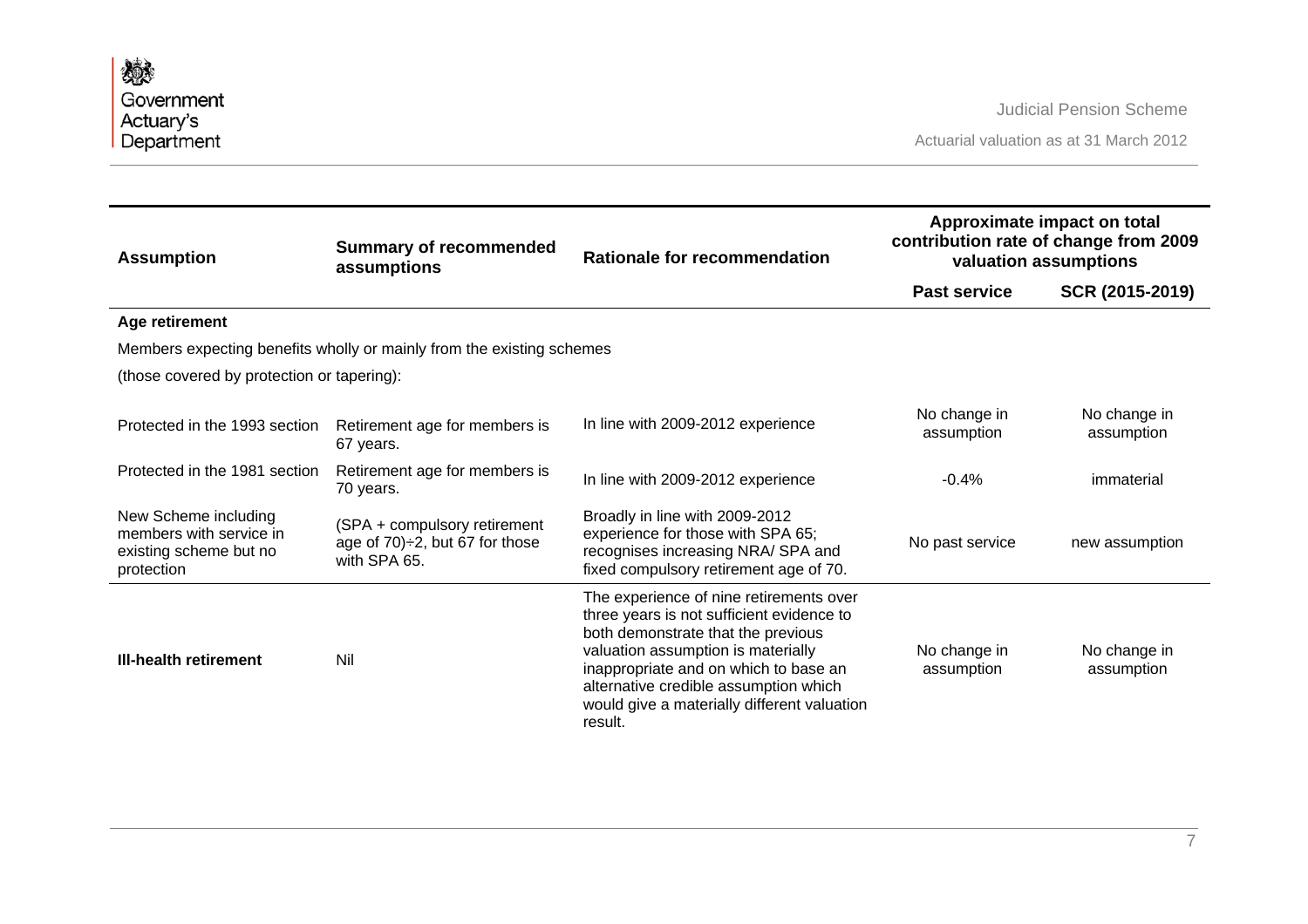| <b>Assumption</b>               | <b>Summary of recommended</b><br>assumptions            | <b>Rationale for recommendation</b>                                                                                                                                                                                                                                                                                                                                                                                           | Approximate impact on total<br>contribution rate of change from 2009<br>valuation assumptions |                            |
|---------------------------------|---------------------------------------------------------|-------------------------------------------------------------------------------------------------------------------------------------------------------------------------------------------------------------------------------------------------------------------------------------------------------------------------------------------------------------------------------------------------------------------------------|-----------------------------------------------------------------------------------------------|----------------------------|
|                                 |                                                         |                                                                                                                                                                                                                                                                                                                                                                                                                               | <b>Past service</b>                                                                           | SCR (2015-2019)            |
| Withdrawal                      | Nil                                                     | The experience of six withdrawals over<br>three years is not sufficient evidence to<br>both demonstrate that the previous<br>valuation assumption is materially<br>inappropriate and on which to base an<br>alternative credible assumption which<br>would give a materially different valuation<br>result.                                                                                                                   | No change in<br>assumption                                                                    | No change in<br>assumption |
| Death before retirement         | Sample rates at age 60:<br>Male 0.0025<br>Female 0.0015 | In line with the experience of the NHS<br>Pension Scheme, which has a high<br>proportion of professional staff with<br>characteristics likely to be comparable to<br>the members of the Judicial Pension<br>Scheme but with a downwards<br>adjustment of 20% to reflect a higher<br>weighting towards non-professional staff<br>in the NHSPS death in service analysis<br>compared to the analysis of pensioner<br>mortality. | $+0.2%$                                                                                       | $-0.1%$                    |
| <b>Promotional salary scale</b> | $0.25%$ pa                                              | In line with 2009-2012 experience                                                                                                                                                                                                                                                                                                                                                                                             | $+0.5%$                                                                                       | $+0.6%$                    |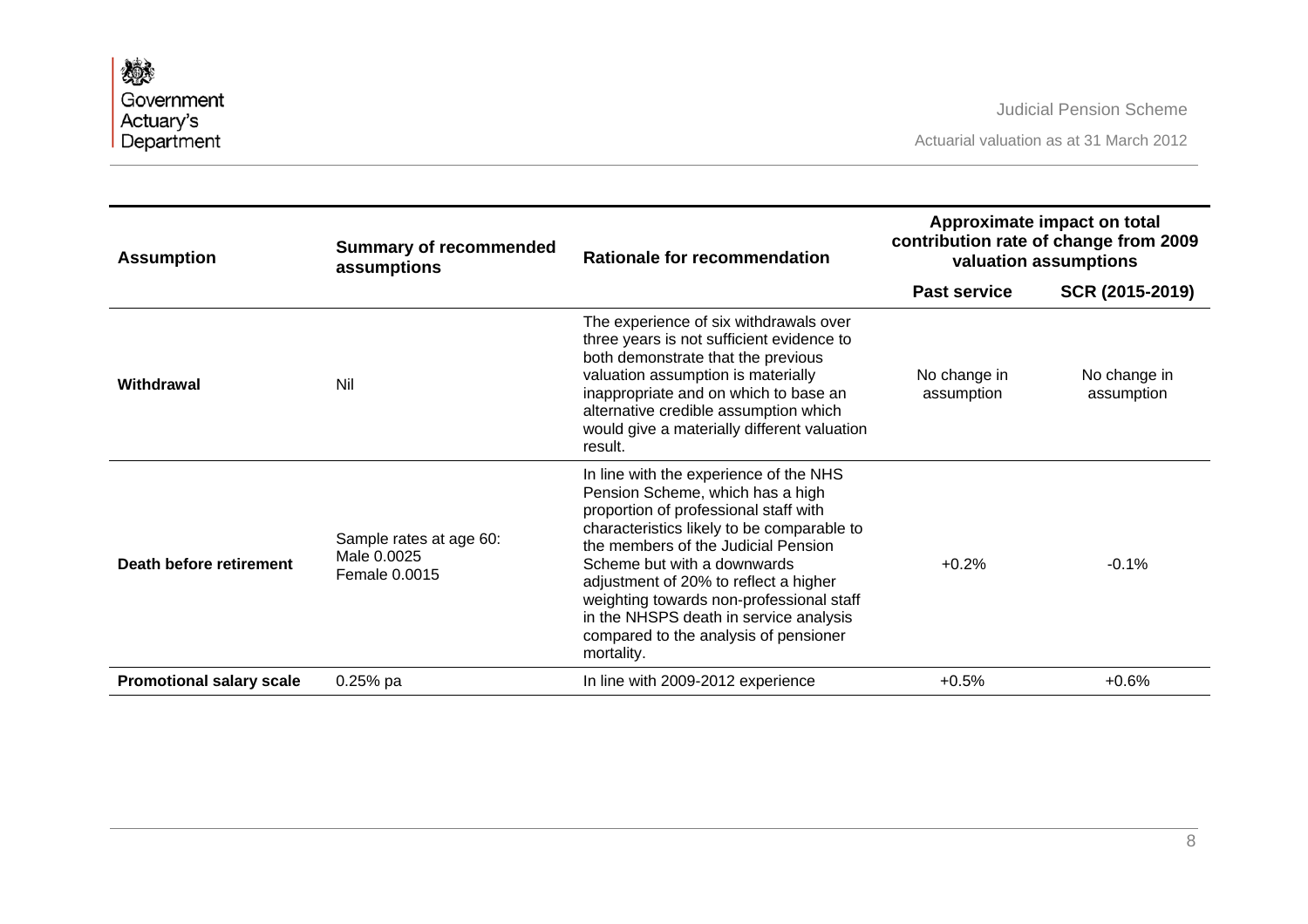| <b>Assumption</b>               | <b>Summary of recommended</b><br>assumptions                                                                                        | Rationale for recommendation                                                                                 | Approximate impact on total<br>contribution rate of change from 2009<br>valuation assumptions |                            |
|---------------------------------|-------------------------------------------------------------------------------------------------------------------------------------|--------------------------------------------------------------------------------------------------------------|-----------------------------------------------------------------------------------------------|----------------------------|
|                                 |                                                                                                                                     |                                                                                                              | <b>Past service</b>                                                                           | SCR (2015-2019)            |
| Commutation                     |                                                                                                                                     |                                                                                                              |                                                                                               |                            |
| Existing scheme                 | Nil                                                                                                                                 | Members receive a lump sum at<br>retirement instead of commuting pension<br>for cash.                        | No change in<br>assumption                                                                    | No change in<br>assumption |
| New scheme                      | 15% of pension commuted                                                                                                             | <b>Specified in Directions</b>                                                                               | No past service                                                                               | New assumption             |
| <b>Family statistics</b>        |                                                                                                                                     |                                                                                                              |                                                                                               |                            |
| Proportion<br>married/partnered | 90% (M), 80% (F) at retirement.                                                                                                     | As adopted for 2009 valuation, and based<br>on evidence shown in active data this still<br>remains suitable. | $+0.5%$                                                                                       | immaterial                 |
|                                 | For current pensioners, steadily<br>reduced after normal retirement<br>age, in line with the ONS<br>analysis of proportions married | Reduction in line with ONS analysis of<br>proportions married as observed in UK<br>population.               |                                                                                               |                            |
| Age difference                  | Male member 3 years older than<br>partner                                                                                           | In line with the experience of large public<br>sector schemes.                                               |                                                                                               |                            |
|                                 | Female 2 years younger than<br>partner                                                                                              |                                                                                                              |                                                                                               |                            |
| Remarriage                      | No allowance                                                                                                                        | In line with experience<br>Not a feature of the new 2015 scheme                                              |                                                                                               |                            |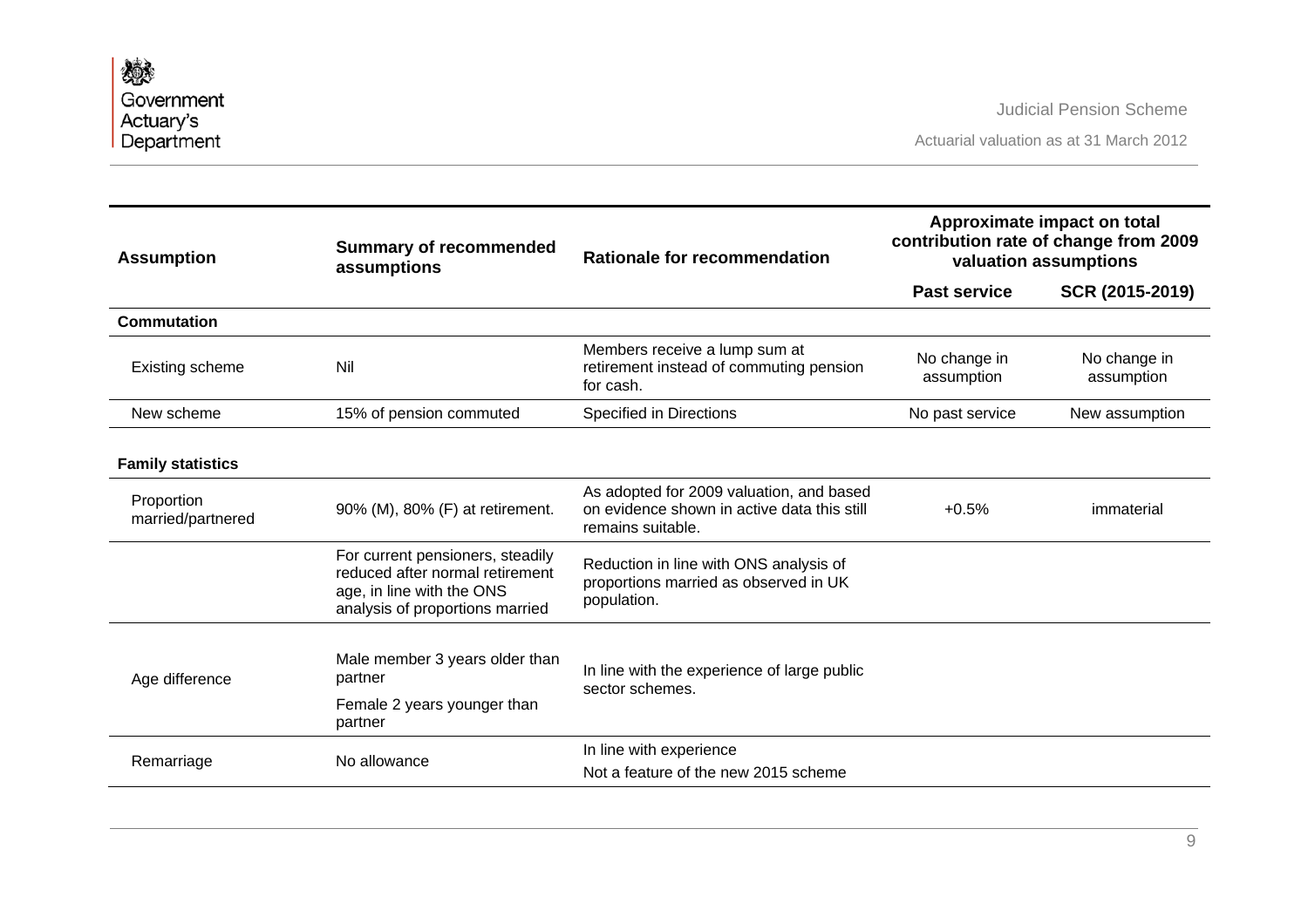# **2 Introduction**

*This report contains our advice to the Lord Chancellor but will be of interest to other parties who should note the limitations.* 

- 2.1 Under section 12 of the Public Service Pensions Act 2013 ('the 2013 Act'), scheme regulations must set an "employer cost cap". This is a rate, expressed as a percentage of pensionable earnings of members of the scheme, to be used for the purpose of measuring changes in the cost of the scheme. The employer cost cap is to be set in accordance with Treasury directions.
- 2.2 HM Treasury's Public Service Pensions (Valuations and Employer Cost Cap) Directions 20145 (the HMT Directions) require that a valuation of the Judicial Pension Scheme ('the Scheme') is carried out as at 31 March 2012 for the purpose of setting the employer cost cap. The HMT Directions require that the valuation report includes the proposed employer cost cap [direction 50(g)]
- 2.3 MoJ set the employer contribution rate. We understand that MoJ's intention is for the contribution rate payable from 2015 to be equal to the employer contribution rate calculated in the 2012 valuation [direction 50(f)].
- 2.4 The HMT Directions require that the assumptions to be adopted for this valuation, except for those assumptions specified in the HMT Directions, will be set by the Lord Chancellor, having obtained advice from the scheme actuary [direction 19(a)]. They also require that the assumptions must be the Lord Chancellor's best estimates and not include margins for prudence or optimism [direction 19(c)].
- 2.5 GAD is the appointed scheme actuary to the JPS. This report is addressed to the Lord Chancellor and contains our formal advice on the appropriate assumptions to be adopted for the 2012 valuation, as required by the Directions. The purpose of this advice is to enable the Lord Chancellor to determine the required best estimate assumptions.
- 2.6 The advice is provided in accordance with the HM Treasury Directions. Our advice might change if there are any subsequent changes to the directions. We may also revise this advice if material new evidence comes to light.
- 2.7 The advice also has regard to HMT's suggested approach $6$  for setting assumptions in the absence of direct evidence.

<sup>5</sup> This report has been prepared in accordance with the directions made on 2 June 2014 with subsequent amendments on 27 August 2014

https://www.gov.uk/government/uploads/system/uploads/attachment\_data/file/318029/valuations\_and\_cost\_cap\_ directions\_final\_020614.pdf

<sup>6</sup> Annex A of *Public service pensions: actuarial valuations and the employer cost cap mechanism* dated March 2014

https://www.gov.uk/government/uploads/system/uploads/attachment\_data/file/289366/public\_service\_pensions\_a ctuarial\_valuations\_130314.pdf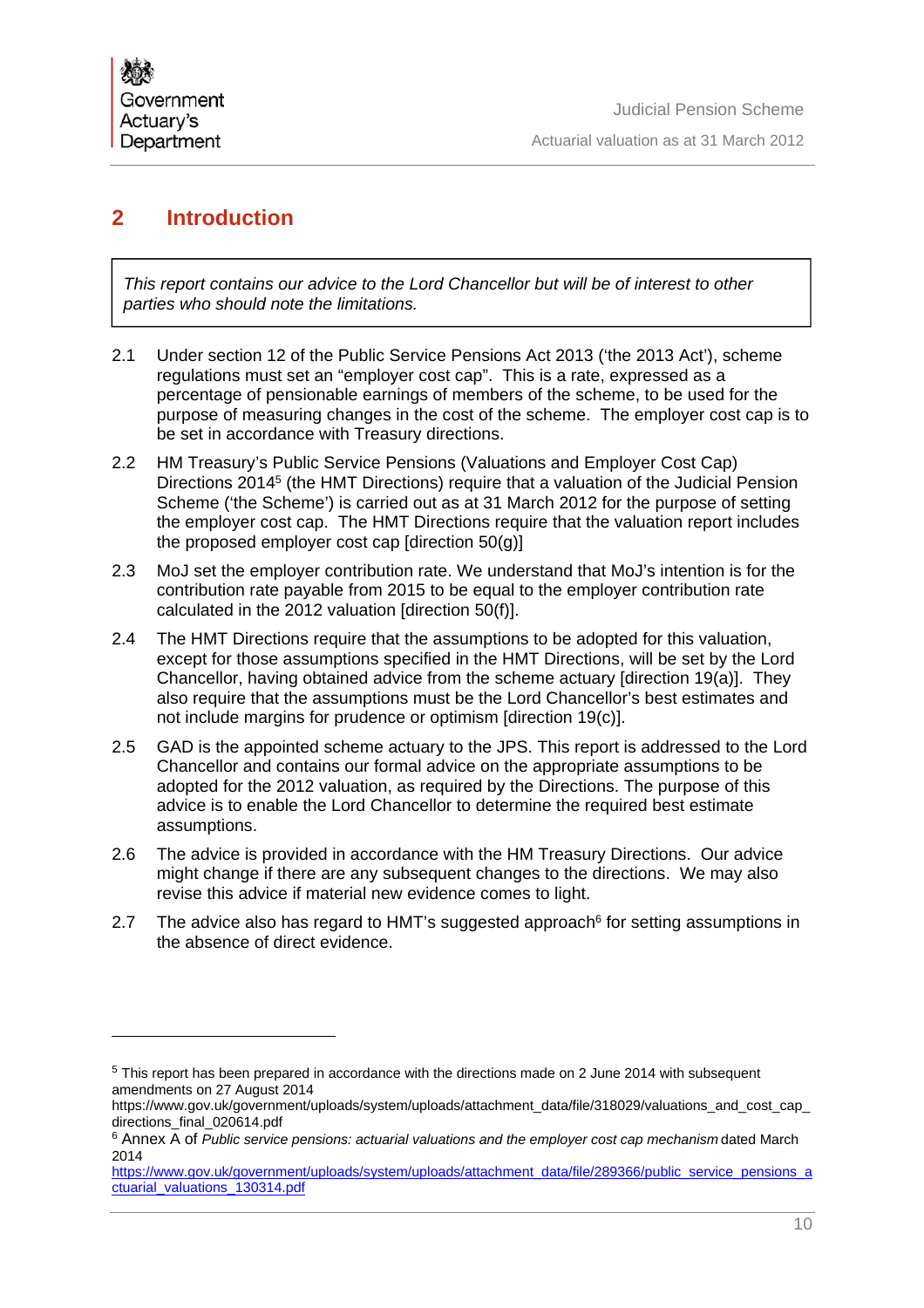- 2.8 The advice covers the main assumptions to be set by the MoJ. In particular, we consider eight sets of assumptions in this report:
	- > Pensioner mortality
	- > Age retirement from service
	- > Ill-health retirement from service
	- > Voluntary withdrawal from service
	- > Death before retirement
	- > Promotional pay progression
	- > Commutation of pension for cash at retirement
	- > Family statistics.
- 2.9 Assumptions may also be required in other areas, eg relating to the projection of the membership to 2015. We will provide separate advice on additional assumptions as required.
- 2.10 The Lord Chancellor is now asked to set the actuarial assumptions (listed in paragraph 2.8) to be adopted for the valuation as required by the Directions, consulting with HM Treasury as appropriate, and to confirm those assumptions to GAD. We would be happy to provide further analysis to the Lord Chancellor, if required.
- 2.11 The previous completed actuarial valuation of the Schemes was carried out as at 31 March 2009, and GAD's report on that valuation is dated 31 March 2010. We have analysed the experience of the scheme membership over the three-year period since the previous valuation, between 31 March 2009 and 31 March 2012, in order to inform the advice contained in this report.
- 2.12 MoJ, the Scheme's administrator, supplied data on the experience of the scheme membership over the three-year period to 31 March 2012, together with some additional information on experience falling outside of this period. We have used this data to analyse the Scheme's experience in order to develop our advice on the assumptions. Our report, *Judicial Pension Scheme: Actuarial Valuation as at 31 March 2012: Report on data used for experience analysis* dated *September 2014,* provides information about this data and should be read in conjunction with this advice. The report includes details of the checks carried out on the data and the amendments made to the data. In preparing our advice, we have relied upon the general completeness and accuracy of the data provided.
- 2.13 Further information on the data analysed and the results of that analysis are shown in in Annex B.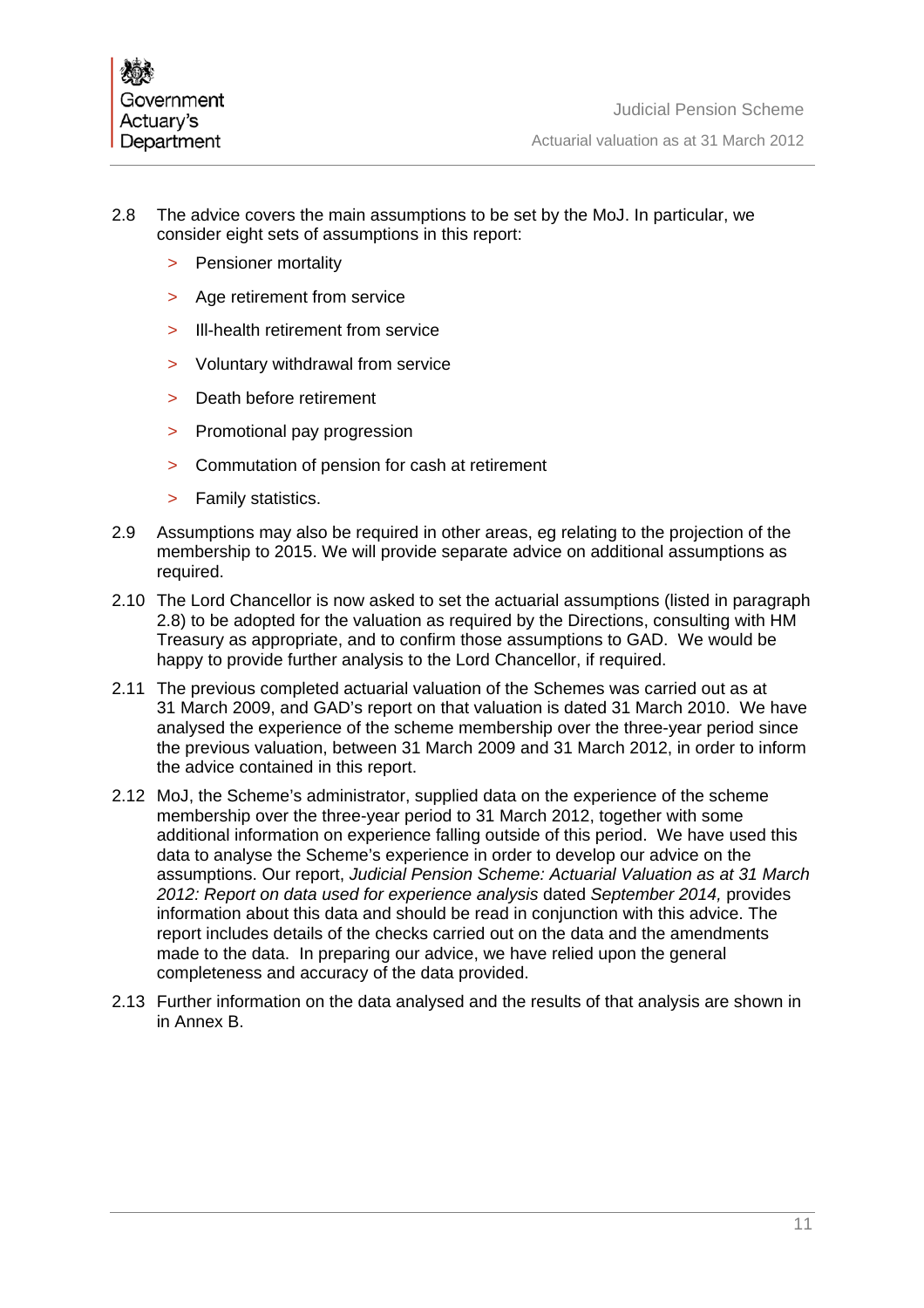- 2.14 We consider that recent experience generally provides the most reliable evidence when determining best estimates of future experience and have adopted this approach throughout this advice unless noted otherwise. The Lord Chancellor should consider whether there is any reason why this approach would be inappropriate. We would be happy to revisit our advice to take account of any other evidence relevant to expected future experience of the Scheme membership.
- 2.15 There is little recent experience available to determine some assumptions. In these cases we have recommended assumptions having regard to the assumptions adopted previously and other relevant data, as set out in Annex A.
- 2.16 The report is also being made available to HMT and may be made available to other stakeholders as part of the process for granting their approval to the assumptions proposed by the Lord Chancellor.
- 2.17 We are content for the MoJ to release this report to third parties, provided that:
	- > it is released in full,
	- > the advice is not quoted selectively or partially,
	- > GAD is identified as the source of the report, and
	- > GAD is notified of such release.
- 2.18 Third parties whose interests may differ from those of the Lord Chancellor should be encouraged to seek their own actuarial advice where appropriate. Other than the Lord Chancellor, GAD has no liability to any person or third party for any act or omission taken, either in whole or in part, on the basis of this report.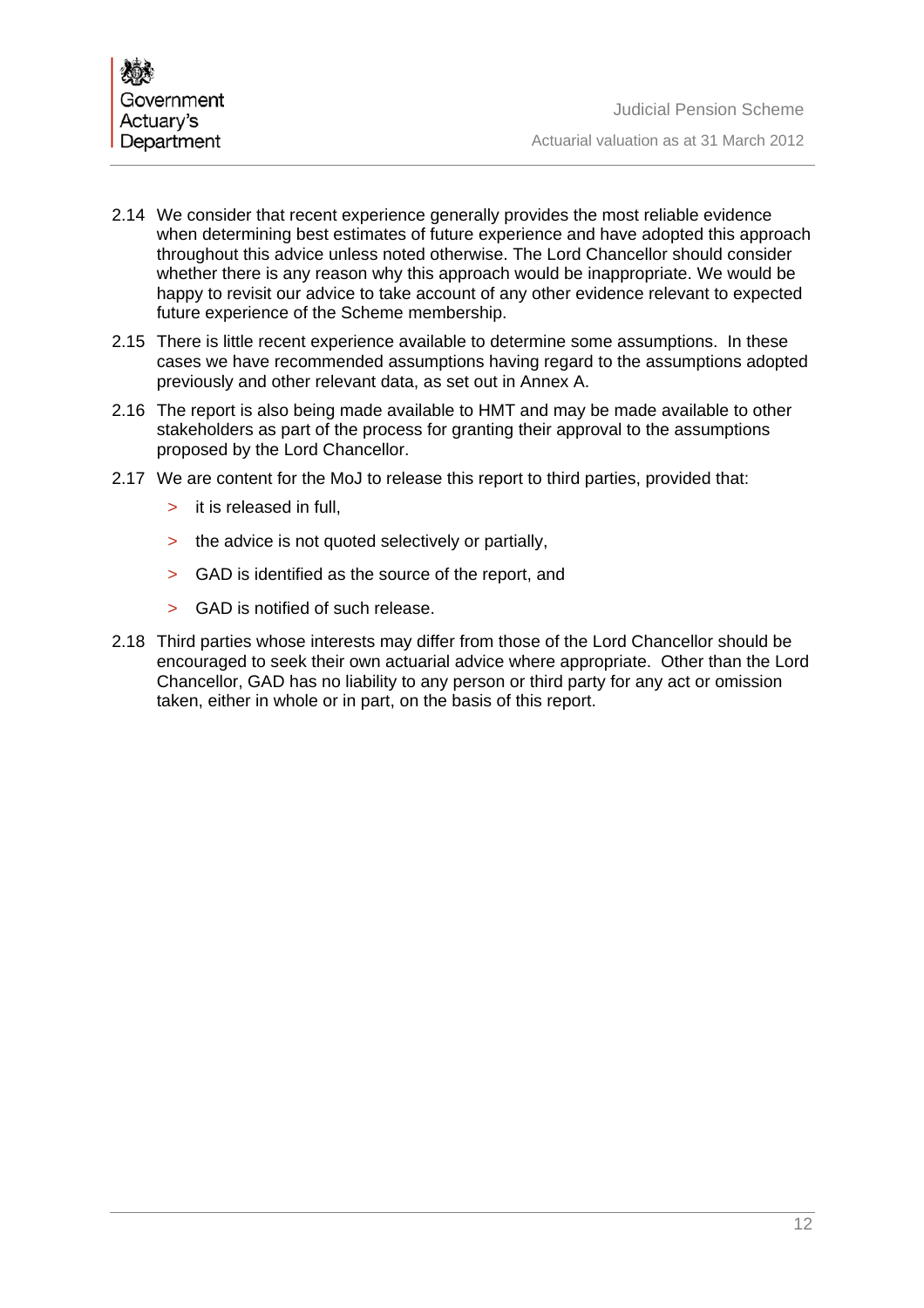# **3 General considerations**

*This chapter sets out a number of general considerations common to the setting of the different assumptions considered in this report.* 

3.1 The key considerations taken into account in formulating the advice in this report are explained in this section.

## **HMT Directions**

- 3.2 The advice in this report reflects the requirements of HMT Directions that assumptions should be set as the Lord Chancellors' 'best estimates' of future experience and should contain no margin for prudence or optimism. They should be set having regard to the:
	- > assumptions set for previous valuations
	- > analysis of demographic experience up to the valuation date, taken as experience over the three-year period up to the valuation date for the purposes of our advice
	- > historic long-term trends and emerging evidence which may illustrate long-term trends in the future
	- > relevant data from any other source (including relevant data that becomes available after the effective date).

# **Setting assumptions where there is insufficient evidence**

3.3 Since all the reformed public service schemes have certain characteristics for which there is no, or insufficient, direct evidence on which to base assumptions, HMT issued a document setting out the approach that schemes should take when setting these assumptions.

# **Different populations**

- 3.4 The HMT Directions require the 2012 valuation to cover the existing 1981 and 1993 schemes, and the new 2015 scheme to be established under the 2013 Act. This means the 2012 valuation needs to consider assumptions appropriate to both the existing scheme and the new scheme. It also needs to cover the assessment of the employer contribution rate payable over the period 2015 to 2019 and the employer cost cap. Setting the employer contribution rate requires assumptions about anticipated member behaviour and characteristics during 2015 to 2019 as well as assumptions about member behaviour and characteristics in the longer term.
- 3.5 From 2015 there will be three distinct groups of members.
	- Those with full protection and thus remaining in their existing scheme to retirement. The introduction of the 2015 scheme is not expected to have any impact on this group's behaviours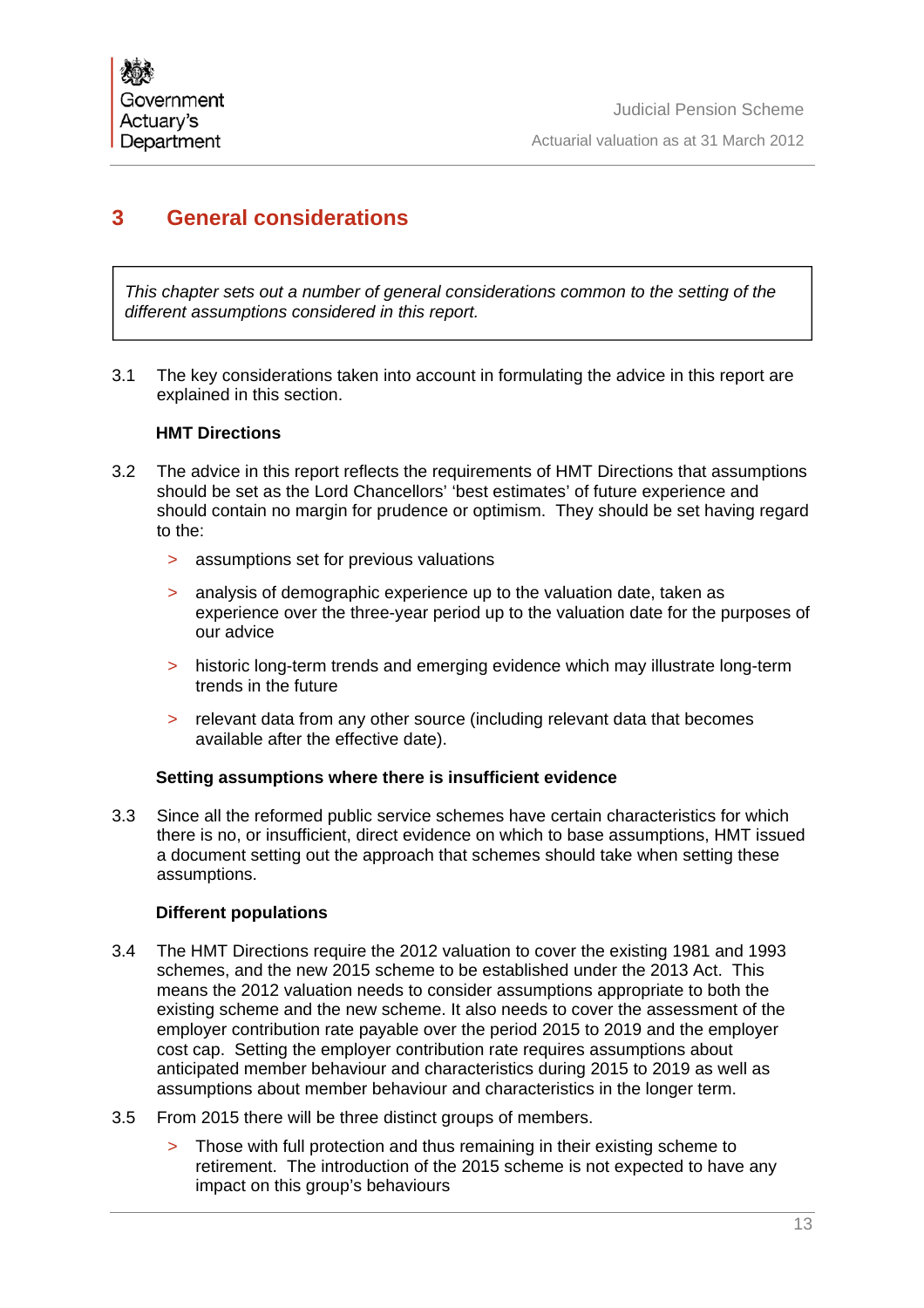

- > New members to the 2015 scheme. These members' behaviours are expected to be influenced only by the provisions of the new scheme
- > Members with service in both the existing and 2015 schemes (including members with tapered protection). Over time, as the proportion of 2015 scheme service increases, the behaviours are expected to become increasingly influenced by the provisions of that scheme.

## **Relative importance of assumptions**

- 3.6 The HMT Directions require the employer contribution rate and employer cost cap to be determined to the nearest 0.1% of pensionable payroll. This is a required level of accuracy for a particular calculation based on a particular set of assumptions. In each of the remaining chapters in this report we conclude by providing an approximate indication of the impact of the change being recommended to the assumptions<sup>7</sup> on each of:
	- > **'past service'** This is the indicative impact on the employer contribution rate of any surplus or deficit as at 2012 created by moving from the 2009 valuation assumption to the proposed 2012 valuation assumption (assuming that the surplus or deficit will be expressed as an employer contribution rate payable over 15 years). This impact is on employer contribution rates only and does not impact on the cost cap mechanism
	- > **'SCR (2015-19)'** This is the indicative impact on the employer contribution rate over the years 2015 to 2019 of adopting the proposed 2012 valuation assumption as opposed to the 2009 valuation assumption.
- 3.7 The figures have been calculated using approximate methods and should be used as a guide to the broad magnitude of the impact of the change being considered. Furthermore the impacts of different changes are not independent so the impact of multiple changes will not necessarily be the sum of the individual impacts. Changes are considered immaterial if their expected impact on the contribution rate is less than 0.05%.
- 3.8 Where relevant we also indicate in each of the following chapters the relative importance of each set of assumptions to each of the groups of members identified in paragraph 3.5.

 $<sup>7</sup>$  In many cases we show the impact of the recommended assumptions relative to those of the 2009</sup> valuation of the scheme. Further details of the assumptions recommended for the 2009 valuation of the scheme are contained in the report *Judicial Pension Scheme: Preliminary Note on Method and Assumptions for the Actuarial Valuation as at 31 March 2009* dated February 2009 and the report *Judicial Pension Scheme Valuation as at 31 March 2009* dated 31 March 2010.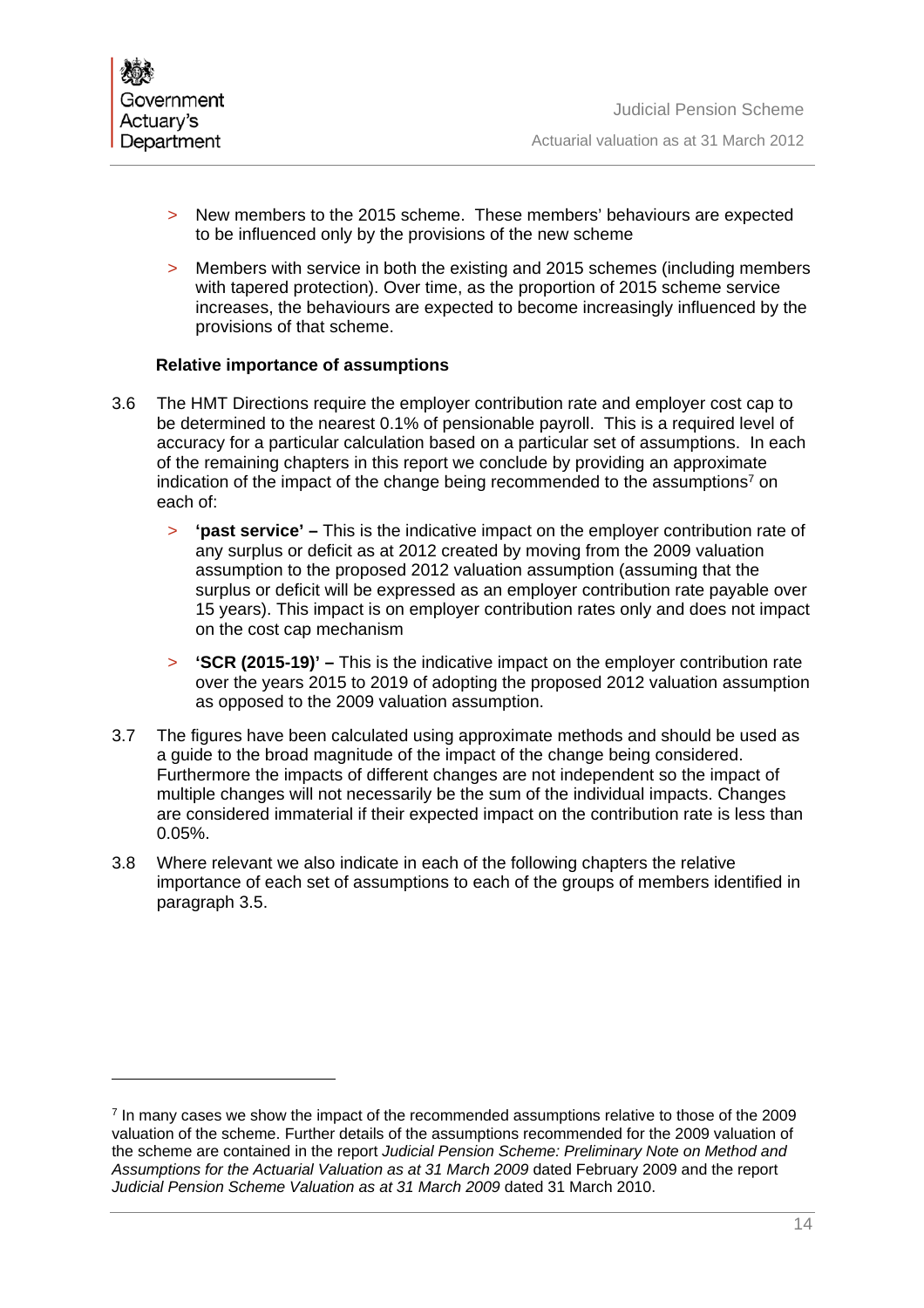

#### **Cost cap assumptions**

- 3.9 The HMT directions require the calculation of a proposed employer cost cap using the assumptions adopted for the 2012 valuation, but adjusted as though no members have any benefits accrued in the 1981 or 1993 schemes, and no members have any transitional protection (direction 53).
- 3.10 Under this requirement, the assumptions used to determine the proposed employer cost cap will be those applicable to new entrants to the 2015 scheme.
- 3.11 The assumptions adopted for the 2012 valuation are of particular importance as they will be used to set both the employer cost cap (direction 53) and the prior value of the cost cap fund (direction 30), both of which will be used to measure changes in the cost of the scheme.
- 3.12 If experience differs from the assumptions adopted to calculate the employer cost cap and prior value of the cost cap fund, then this will feed into the measurement of changes in cost of the scheme. The relative significance of assumptions in relation to the cost cap mechanism is discussed in each section.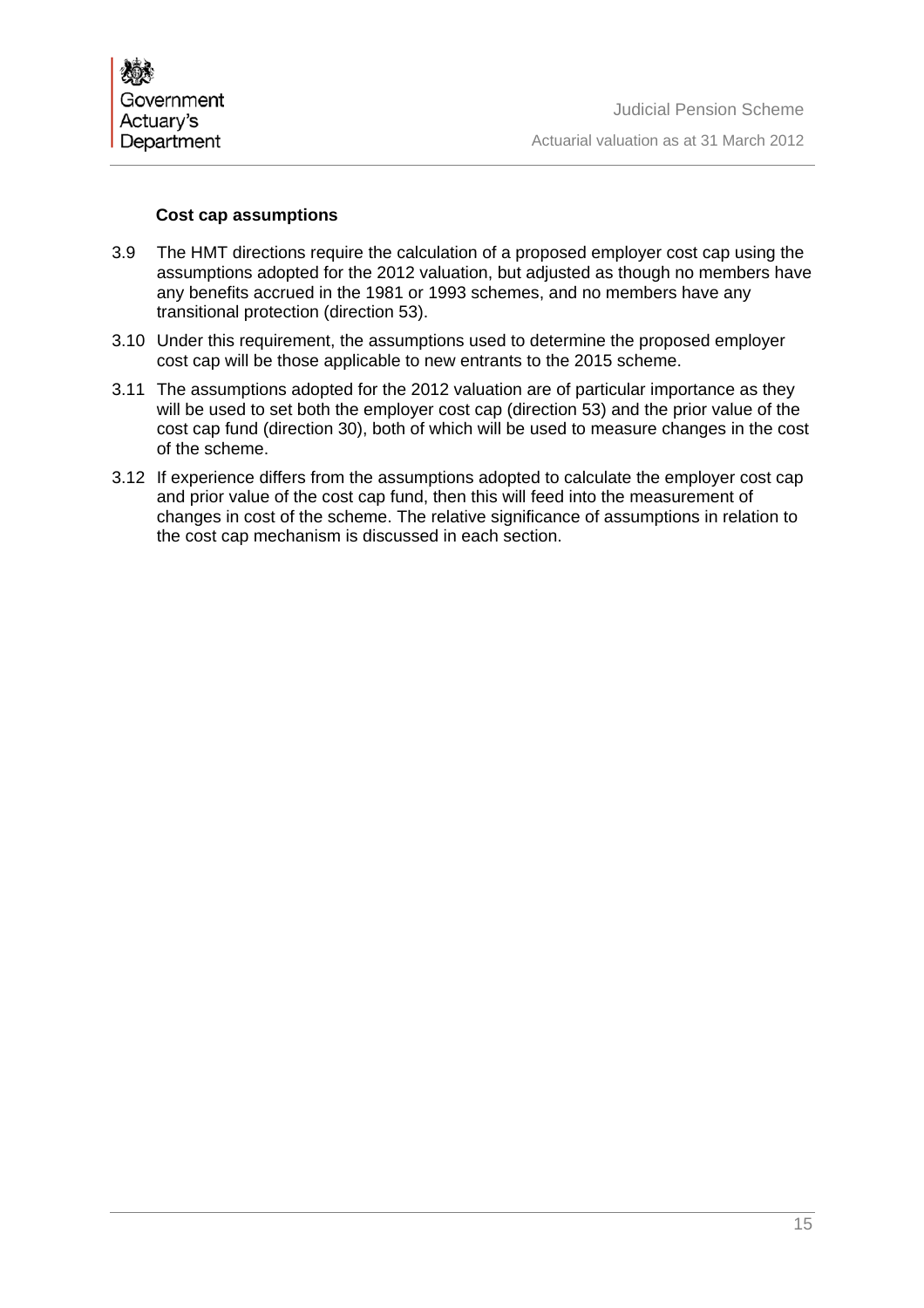# **4 Pensioner mortality**

*This chapter sets out our recommendation for the pensioner mortality assumptions, the rationale for those assumptions and their financial impact.* 

# **Proposed assumptions for 2012 valuation**

4.1 The assumptions we recommend for baseline pensioner and dependant mortality for the 2012 valuation may be summarised as follows:

## **Table 4.1: Recommended mortality assumptions**

| <b>Baseline mortality</b> | Standard<br>table $8$ | Adjustment |
|---------------------------|-----------------------|------------|
| Male                      | S1NMA                 | 80%        |
| Female                    | S <sub>1</sub> NFA    | 85%        |

4.2 As specified by HM Treasury, future improvements in mortality will be assumed to be in line with those underlying the most recent (i.e. 2012-based) ONS population projections.

## **Previous valuation assumptions**

4.3 At previous valuations baseline mortality has similarly been based on adjusted standard tables with future improvements based on the then most recent ONS population projections.

*Comparison of expected pensioner longevity* 

4.4 The table below gives a comparison of the resulting life expectancies<sup>9</sup> assumed and recommended for the 2009 and 2012 valuations.

<sup>&</sup>lt;sup>8</sup> SAPS tables are published by the Actuarial Profession and based on the experience of selfadministered pension schemes over the period 2000 to 2006. The 'S1' series has separate standard tables based on experience of members retiring in normal health (S1NXA) and in ill health (S1IXA) and for dependants (S1DFA).

<sup>9</sup> Cohort life expectancies based on the ages shown as at the valuation date, ie allowing for future mortality improvement .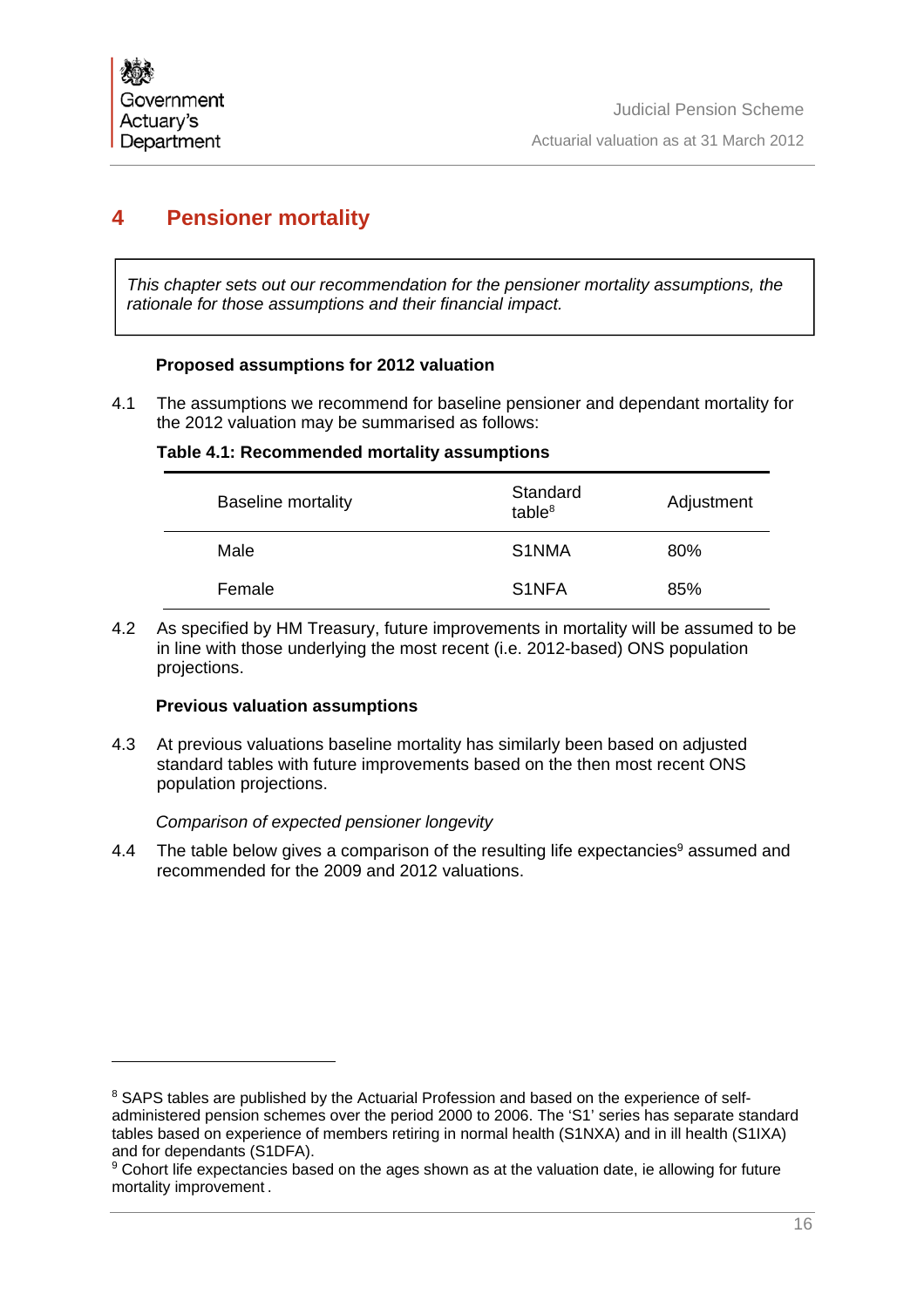|                                                | 2009 valuation | 2012 valuation |
|------------------------------------------------|----------------|----------------|
| <b>Current pensioners</b>                      |                |                |
| Male aged 65                                   | 23.6           | 25.1           |
| Female aged 65                                 | 25.1           | 27.1           |
| Male aged 76 <sup>10</sup>                     | 14.5           | 14.9           |
| Female aged 76                                 | 15.7           | 16.6           |
| Future pensioners - current age 45             |                |                |
| Male life expectancy from age 65               | 25.4           | 27.4           |
| Female life expectancy from age 65             | 27.0           | 29.3           |
| Male life expectancy from age 67 <sup>11</sup> | 23.7           | 25.4           |
| Female life expectancy from age 67             | 25.2           | 27.3           |
| Future pensioners - current age 60             |                |                |
| Male life expectancy from age 65               | 24.1           | 25.7           |
| Female life expectancy from age 65             | 25.7           | 27.7           |
| Male life expectancy from age 67               | 22.4           | 23.8           |
| Female life expectancy from age 67             | 24.0           | 25.7           |

# **Table 4.2: Comparison of life expectancies (years)**

#### **Use of the assumption**

4.5 Pensioner mortality is a key valuation assumption and is a measure of how long members retiring in normal or ill health, or their dependants, expect to live and receive benefits.

## **Results of analysis**

4.6 We have analysed the pensioner mortality experience over the three-year period from 1 April 2009 to 31 March 2012 on a 'lives' basis. A lives basis does not weight the experience by the size of each member's pension. Further information on the data analysed and the results of that analysis are shown in the report The Judicial Pension Scheme: Actuarial Valuation as at 31 March for the Analysis of Experience, dated September 2014.

<sup>10</sup> At 31 March 2012 the average pensioner age was 76 years old

<sup>&</sup>lt;sup>11</sup> At 31 March 2012 the average retirement age was 67 years old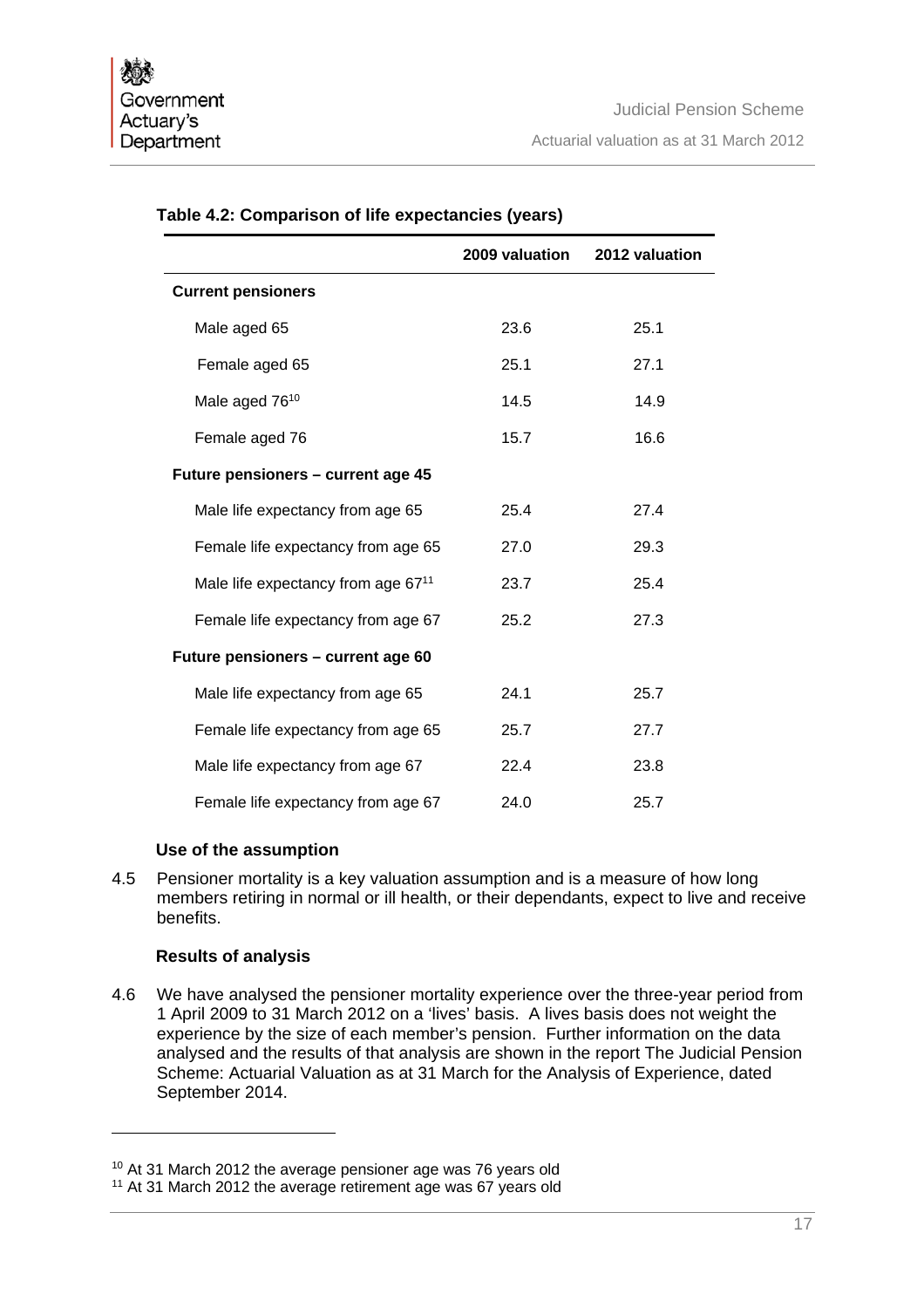- 4.7 The dates of birth for many of the pensioners who died were missing. We therefore used the pensioner data at 31 March 2012 and 31 March 2009 with the probability of death from the standard S1NA-10 tables to derive an expected death rate for the population of male former judges. We then compared this to the actual death rate.
- 4.8 The method we have used is very approximate and we would therefore not recommend using the results in isolation to form the basis of a mortality assumption. Also, since the data available relating to deaths is very limited this does not form a dataset which gives a credible result. We have therefore considered the mortality experience of larger public sector pension schemes with a large proportion of professional staff.

# **Wider evidence**

 $\overline{a}$ 

- 4.9 We have considered the mortality assumption proposed by the Teachers Pension Scheme (TPS) and the NHS Pension Scheme (NHSPS) together with the ONS report *Age specific mortality rates by National Statistics socio-economic classification* published in February 201312. There are seven socio economic classes in the National Statistics socio-economic classification. Judicial office holders all fall into class 1 "higher managerial and professional". Teachers all fall into class 2 "lower managerial and professional". NHS employees will fall into a range of classes including class 1 which includes medical practitioners.
- 4.10 The information in the ONS report is not sufficiently detailed to construct a mortality table for individuals in class 1. It is also an analysis of the number of deaths unweighted by size of pension and other mortality studies have shown that mortality rates weighted by pension size are typically lower than rates that only allow for the number of lives or, equivalently, that mortality rates are lower for those receiving higher pensions.
- 4.11 The report shows a consistent socio-economic pattern of mortality with the highest rates of death for the routine and manual class and the lowest for the managerial and professional class. The ONS data also shows that the mortality of individuals in class 1 was lower than that of those in class 2. We have calculated that at the ages relevant for the valuation of the judicial pension scheme, male mortality rates in class 1 are about 7% lower than class 2 and female are about 5% lower than class 2.
- 4.12 We calculated life expectancies and annuities using the TPS proposed assumption with mortality rates adjusted down by 7% for males and 5% for females to reflect the fact that teachers are in a different socio-economic class to judges. We compared these against equivalent figures using the NHSPS proposed assumption with no adjustment.
- 4.13 The results of the comparison showed that the NHS proposed assumption produced slightly higher life expectancies and annuities than the adjusted TPS proposed assumption. The only exception was the life expectancies of the youngest current female pensioners.

<sup>12</sup> http://www.ons.gov.uk/ons/rel/health-ineq/health-inequalities/1982---2006/index.html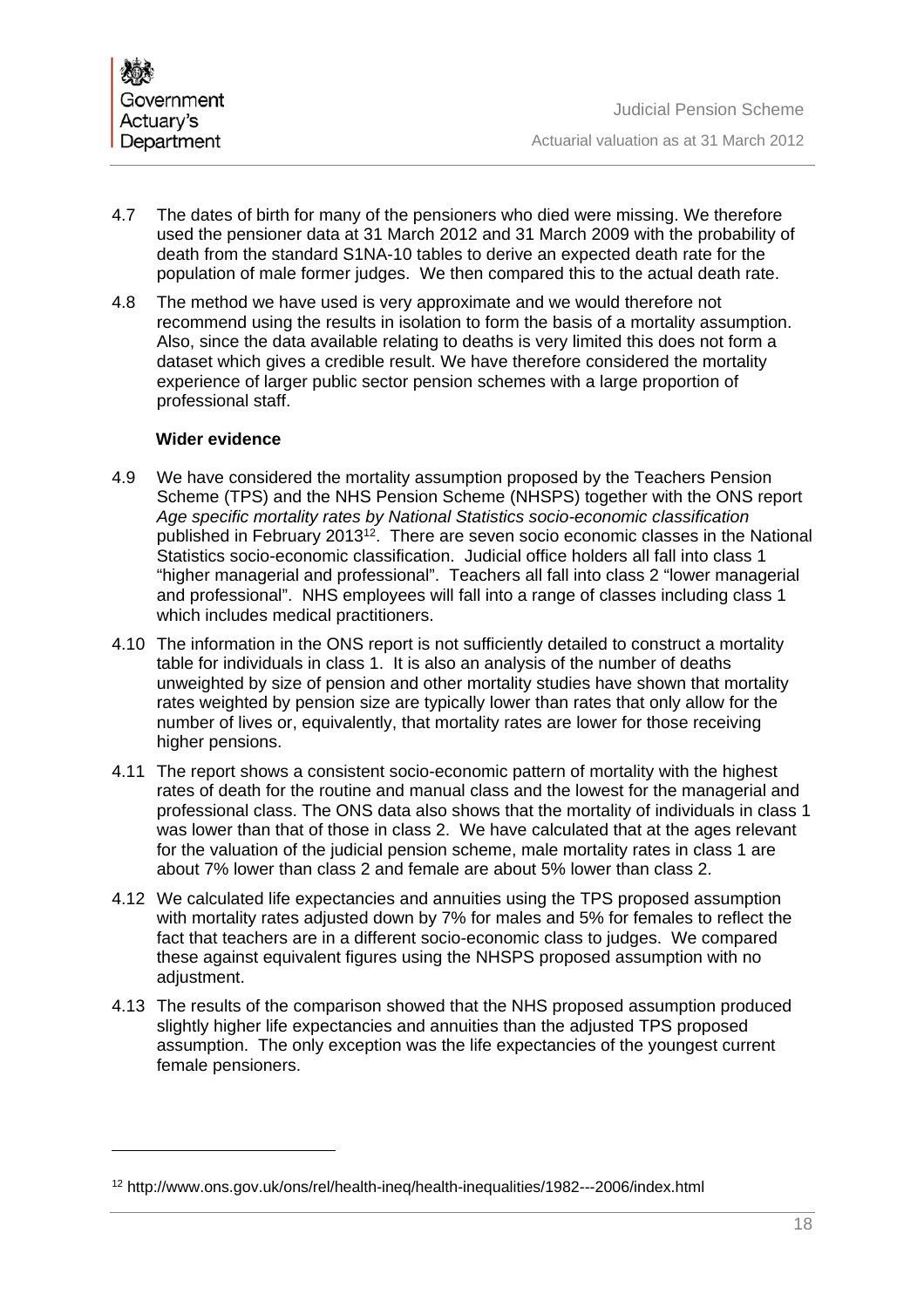

- 4.14 Table A43 of the 2012 Edition of *Family Spending13* shows that the average gross weekly household income for the two subdivisions of the socio-economic class that judges fall into was £1,617 and £1,374 in 2011. Both of these figures are significantly lower than the average pensionable salary of a member of JPS which was £120,000 a year (£2,300 a week) as at 31 March 2012.
- 4.15 Given the high pay of judges relative to others in their socio economic class, their mortality may be at the low end of the range of assumptions that might be appropriate for their socio-economic class. We have therefore adopted the approach of comparing the adjusted TPS and unadjusted NHS assumptions and taking the one with the lower overall mortality rates.
- 4.16 Given the approach outlined above, our proposed assumption is the NHS proposed assumption. The JPS experience is not inconsistent with this assumption.

## **Financial impact**

4.17 The approximate financial impact of the proposed change to the mortality basis (both baseline and update of the improvement basis) compared to that proposed in 2009 is set out in Table 4.3.

#### **Table 4.3: Approximate financial impact of proposed change in mortality assumptions**

|                                                                                                          | <b>Past service</b><br>effect <sup>*</sup> | SCR (2015-2019) |
|----------------------------------------------------------------------------------------------------------|--------------------------------------------|-----------------|
| Change in mortality basis<br>(baseline and improvements)<br>from 2009 basis to that<br>proposed for 2012 | $+1.2%$                                    | $+0.5%$         |

\* (adjustment to contribution rate for 15 years from 2015)

<sup>13</sup> http://www.ons.gov.uk/ons/rel/family-spending/family-spending/family-spending-2012 edition/index.html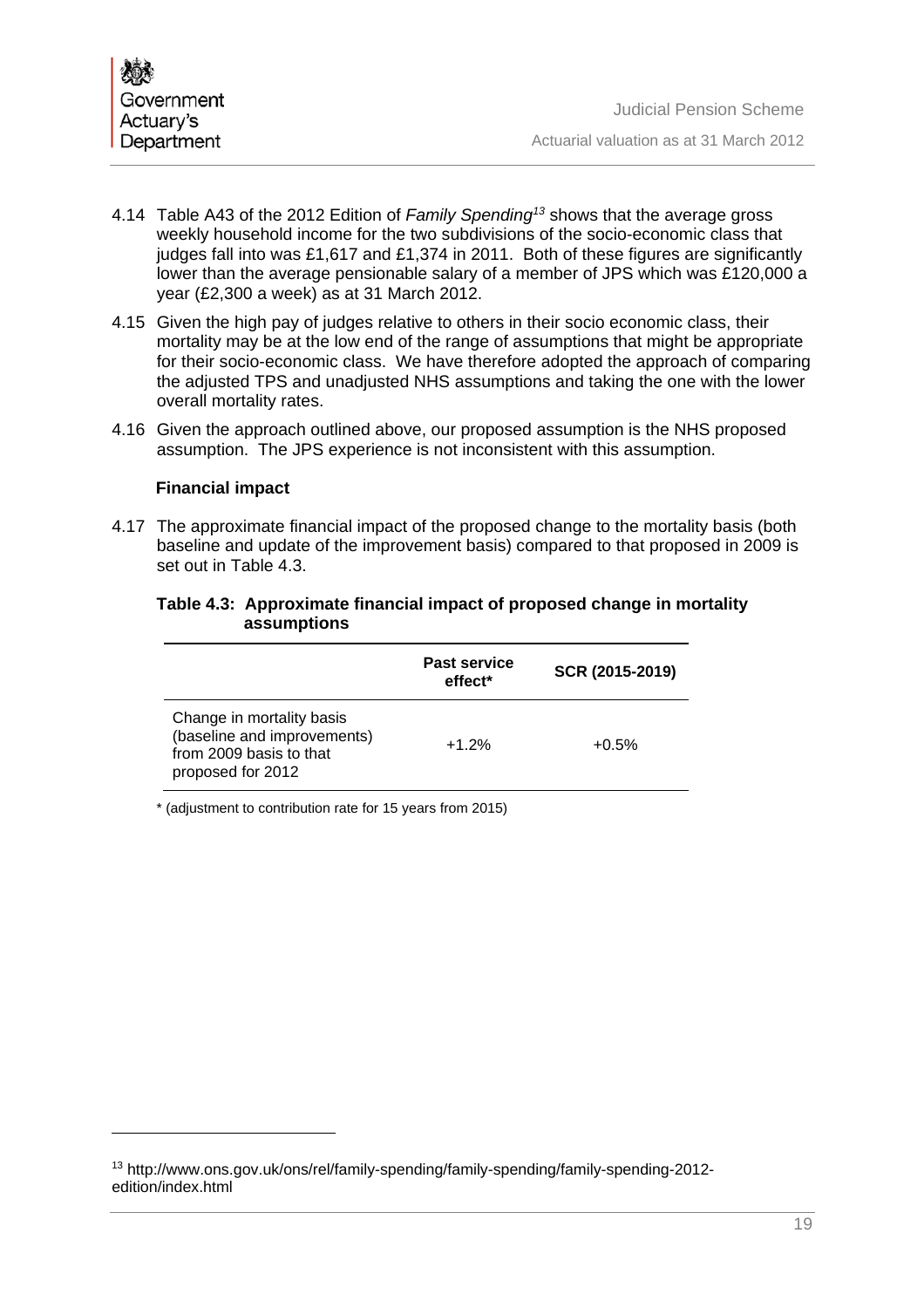# **5 Age retirement from service**

*This chapter sets out our recommendation for the assumed patterns of retirement on grounds other than ill health, the rationale for those assumptions and their financial impact.* 

# **Proposed assumptions for 2012 valuation**

5.1 We recommend that rates of age retirement are set separately for members who will continue in the existing schemes after April 2015, for new entrants after 2015 and for those who will have service in the existing schemes and the 2015 scheme. Sample age retirement rates are provided in Annex A.

# *Members remaining in the existing schemes*

- 5.2 The assumed retirement age for both men and women of the 1993 scheme is 67 years, and for the 1981 scheme this is assumed to be 70 years. For the 1993 scheme between 1 April 2009 and 31 March 2012 about 18% of members retired before 65 (the normal pension age of the scheme), about 22% at 65,48% spread between 65 and 70 years and the remaining 12% between 70 and 75.
- 5.3 For the 1981 scheme between this period 4% retired before 65 (the normal pension age of the scheme), 12% at 65, and 46% of members between 65 and 70 years and the remaining 38% between 70 and 75.

# *New entrants after April 2015*

5.4 We recommend that members with an SPA over 65 are assumed to retire half way between their SPA and 70, the compulsory retirement age of 70 years old for those first appointed to judicial office on or after 31 March 1995. The assumed retirement age for those with SPA of 65 would be age 67 as is assumed for members of the 1993 scheme. This is broadly consistent with what scheme experience has shown between 2009 and 2012.

## *Members with service in the existing and 2015 schemes*

5.5 We recommend assuming a gradual change between the patterns of retirement for members remaining in the existing scheme and those applying to new entrants to the 2015 scheme. Members will be assumed to have a single retirement date applying to all their service, reflecting the requirement to leave judicial service before accessing their existing scheme benefits. Members with taper protection will have the majority of their service in the existing schemes and are assumed to retire in line with members who have full protection. Members with no protection will have the majority of their service in the 2015 scheme and are assumed to retire in line with new entrants after April 2015.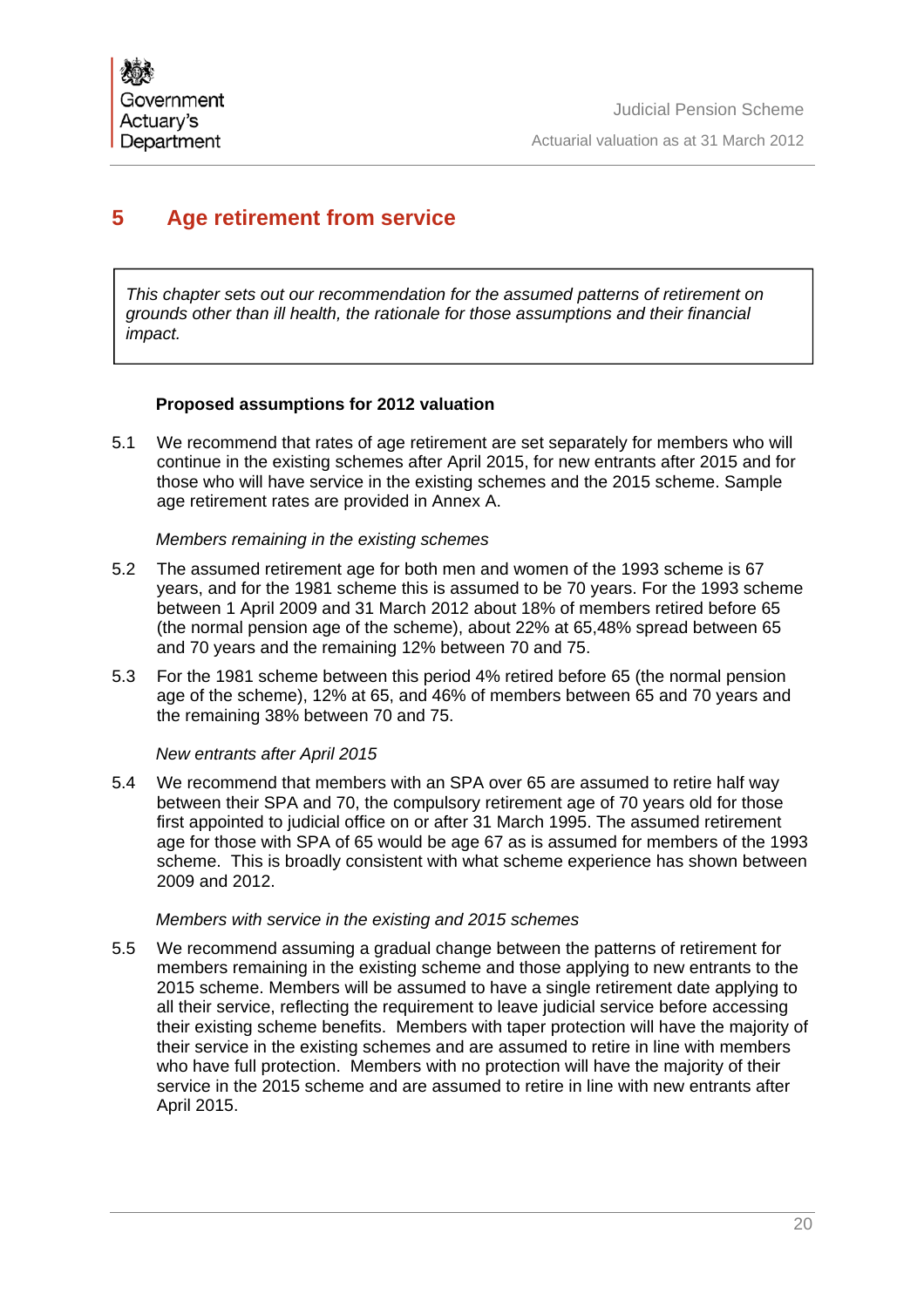- 5.6 The average age in 2012 of unprotected members was 48 with average service of 3 years. The Pensions Bill currently before Parliament will increase the SPA of an individual of this age in 2012 to 67. The retirement age assumed for members of this age with service only in the 2015 scheme would be 68.5. Therefore an average unprotected member would accrue 6 years in the existing scheme and 16 years' service in the 2015 scheme.
- 5.7 The average age in 2012 of taper members was 53 with average service of 5.5 years. The SPA of an individual of this age is 66. The retirement age assumed for these members is 67. The taper will last for seven years and so last 3.5 years on average. Therefore an average taper member would accrue 12 years in the existing scheme and 7.5 years' service in the 2015 scheme.

# **Previous valuation assumptions**

5.8 In 2009, the assumed retirement age for both men and women was aged 67 for the 1993 scheme aged 68 and for the 1981 scheme.

# **Use of the assumption**

- 5.9 Age retirement rates specify the rate at which members are assumed to retire on grounds other than ill health and therefore potentially include allowance for retirements before and after NPA.
- 5.10 In both sections of the existing scheme and in the 2015 scheme an actuarial reduction is applied to the pension payable on retirement earlier than NPA. The actuarial reduction is set to give the early retirement pension the same value as the deferred benefits payable following withdrawal at the same age (with special terms applying for the period between 65 and SPA in the 2015 scheme). As the deferred benefits in the existing scheme are expected to be less valuable than the benefits payable had the member stayed in service and retired at NPA, early retirement in the existing scheme represents a saving to the Scheme. However, deferred benefits in the new scheme are expected to have a very similar value to the benefits payable if a member stays in service and retires at NPA.
- 5.11 An actuarial uplift will be applied to the 2015 scheme for retirement after NPA. However in the 1981 and 1993 sections the pension payable on retirement after NPA is not subject to actuarial adjustment. This means pensions paid from the existing schemes on retirement after NPA will be less costly to the scheme (i.e. the value of the benefit payable to a member is lower) than a pension paid at or before NPA. The rates of retirement of members in the existing schemes on at or after NPA are therefore the most financially significant components of the assumption. Late retirement is common in the JPS and so the late retirement assumptions have a significant impact on overall costs.

# **Results of analysis**

5.12 We analysed the pattern of age retirements from active membership over the three-year period to 31 March 2012 for the 1981 section and 1993 section of the Scheme. There was sufficient data to perform a credible analysis of both sections' experience. In total there were around 220 age retirements from the 1993 section over the period and 23 from the 1981 section over the period. The analysis compared the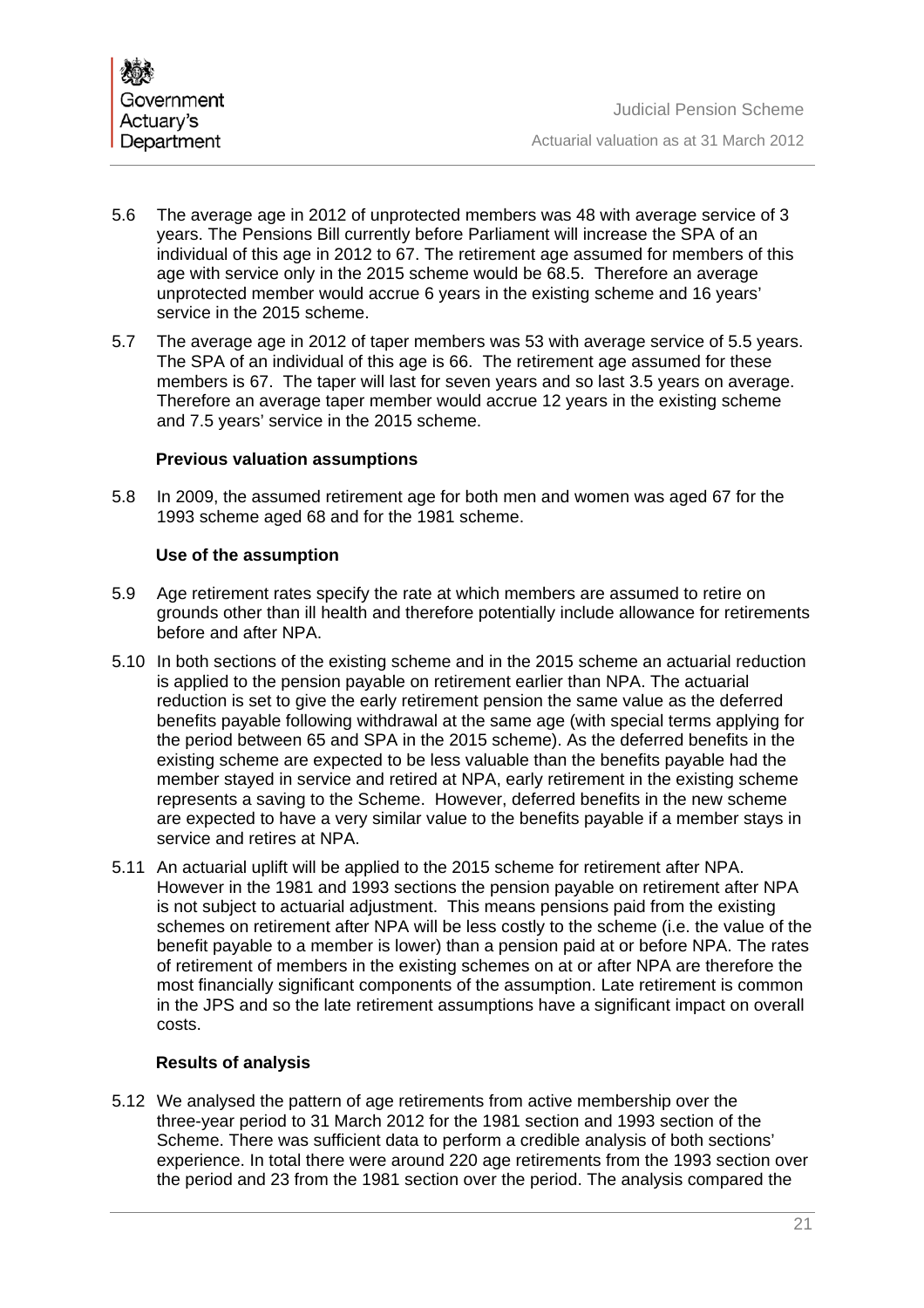numbers of actual retirements to the expected number of retirements under previous valuation assumptions. Further information on the data analysed and the results of that analysis are shown in the report The Judicial Pension Scheme: Actuarial Valuation as at 31 March for the Analysis of Experience, dated September 2014.

5.13 The analysis showed that experience over the period was slightly higher for the 1981 scheme, and slightly higher for the 1993 scheme compared to assumptions for the 2009 valuation. There was a slight increase in early retirements for the 1981 scheme. Other deviations from the 2009 assumptions were consistent with the experience between 2005 and 2009 and so our recommended assumptions are in line with the experience analysed.

## **Financial impact**

5.14 The approximate financial impact of the retirement assumptions in comparison to those used in 2009 is set out in Table 5.1.

# **Table 5.1: Approximate financial impact of variation in assumed rate of age retirements from 2009 assumption**

|                                                                                            | <b>Past service</b><br>effect <sup>*</sup> | SCR (2015-2019)     |
|--------------------------------------------------------------------------------------------|--------------------------------------------|---------------------|
| Protected (including taper<br>members) in 1981 scheme                                      | $-0.4%$                                    | immaterial          |
| Protected (including taper<br>members) in 1993 scheme                                      | no change in<br>assumption                 | actuarially neutral |
| All service in new scheme and<br>unprotected members with<br>service in new and old scheme | no change in<br>assumption                 | new assumption      |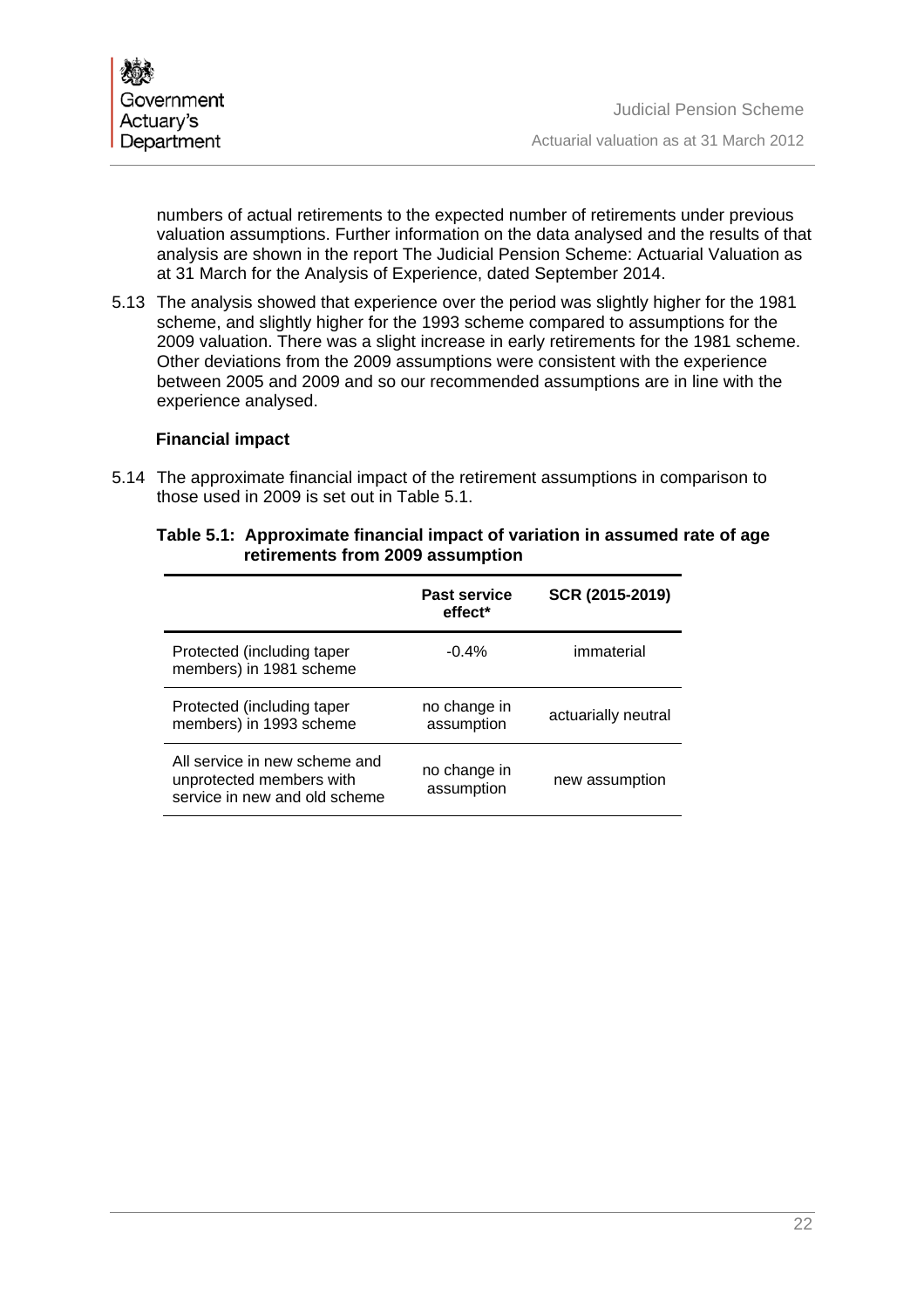# **6 Ill-health retirement from service**

*This chapter sets out our recommendation for the assumed rates of retirement on grounds of ill health, the rationale for those assumptions and their financial impact.*

# **Proposed assumptions for 2012 valuation**

6.1 We recommend that a single assumption is used to allow for the incidence of ill-health retirement, ie applying both to those members who remain in the existing scheme and to those who join the new scheme. Assumed rates of ill-health retirement are nil for all ages. An assumption of nil ill health retirement means that it is not necessary to set an assumption for the proportion of members retiring on ill health who would qualify for an upper tier ill health pension.

## **Previous valuation assumptions**

6.2 At the previous valuations, a nil assumption was also used.

## **Use of the assumptions**

6.3 Ill-health retirement rates specify the rate at which members are assumed to retire on grounds of ill health. The assumed eligibility for upper or lower-tier awards specifies the benefits which will be provided. The rates of mortality experienced after ill-health retirement are also relevant to the valuation calculations. Postretirement mortality is addressed in Chapter 4.

## **Results of analysis**

6.4 Nine ill-health retirements occurred over the three-year period to 31 March 2012. No thorough analysis was carried out on these due to the small number (0.2% of the membership per year). This is not sufficient evidence to both demonstrate that the previous valuation assumption is materially inappropriate and on which to base an alternative credible assumption which would give a materially different valuation result. If an assumption were to be adopted in line with the experience instead of retaining the existing assumption, it would not materially affect the valuation results.

#### *Ill-health retirement rates*

6.5 The recommended ill-health rates have been based on the assumption for the previous valuations.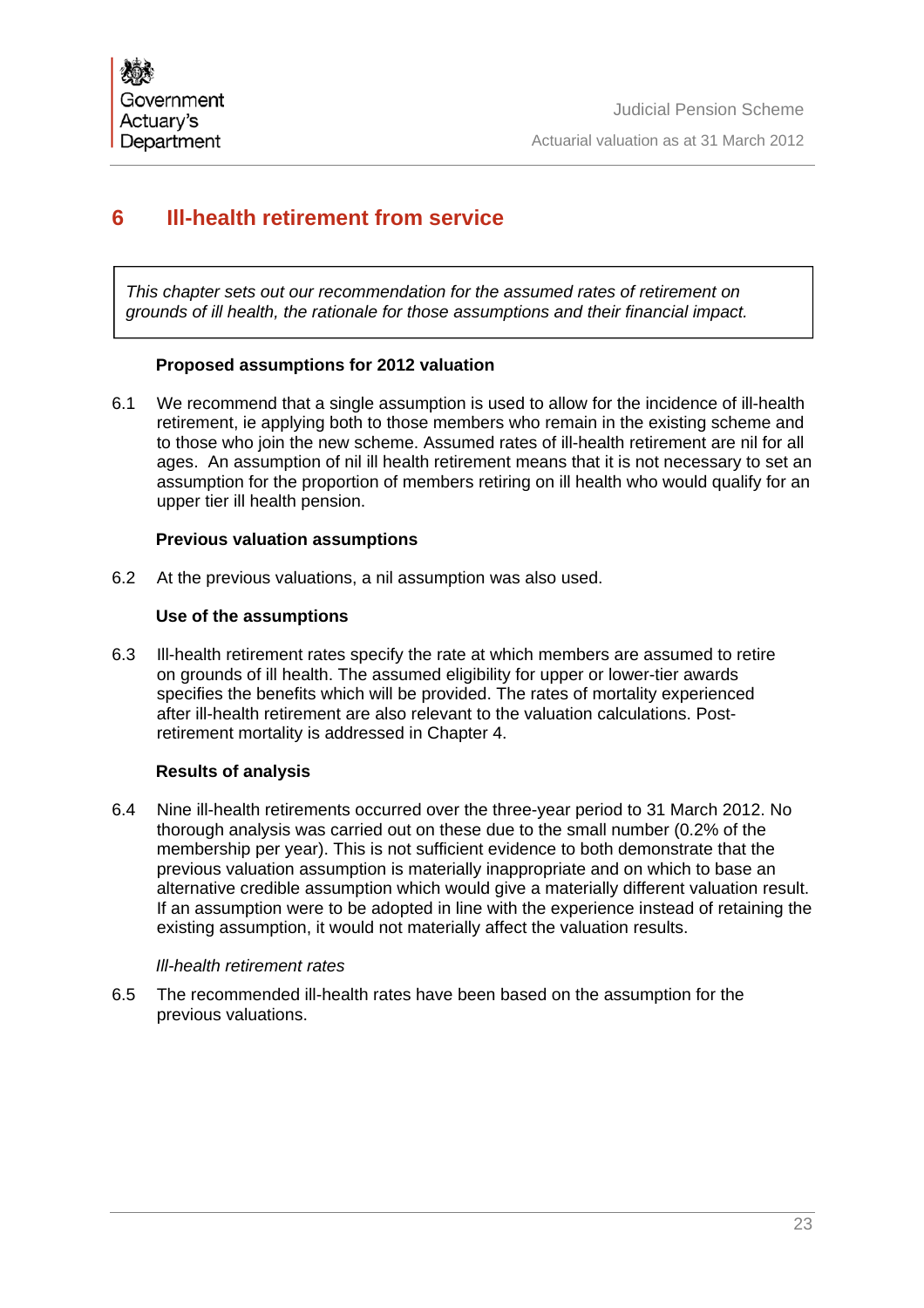# **7 Voluntary withdrawal from service**

*This chapter sets out our recommendation for the assumed rates of withdrawal from active service, the rationale for those assumptions and their financial impact.*

## **Proposed assumptions for 2012 valuation**

7.1 We recommend that a nil assumption is made for rates of withdrawal for the purposes of the valuation, ie applying equally to those members who remain in the existing scheme and those who join the new scheme.

# **Previous valuation assumptions**

7.2 At previous valuations, a nil assumption was also used.

# **Use of the assumption**

7.3 Withdrawal rates specify the rate at which members are assumed to leave voluntarily before retirement becoming entitled to either deferred benefits

# **Results of analysis**

7.4 We have analysed the pattern of withdrawals from active membership over the threeyear period to 31 March 2012 for the 1981 and 1993 sections combined. In total there were six withdrawals over the period (0.1% of the membership per year). This is not sufficient evidence to both demonstrate that the previous valuation assumption is materially inappropriate and on which to base an alternative credible assumption which would give a materially different valuation result. If an assumption were to be adopted in line with the experience instead of retaining the existing assumption, it would not materially affect the valuation results.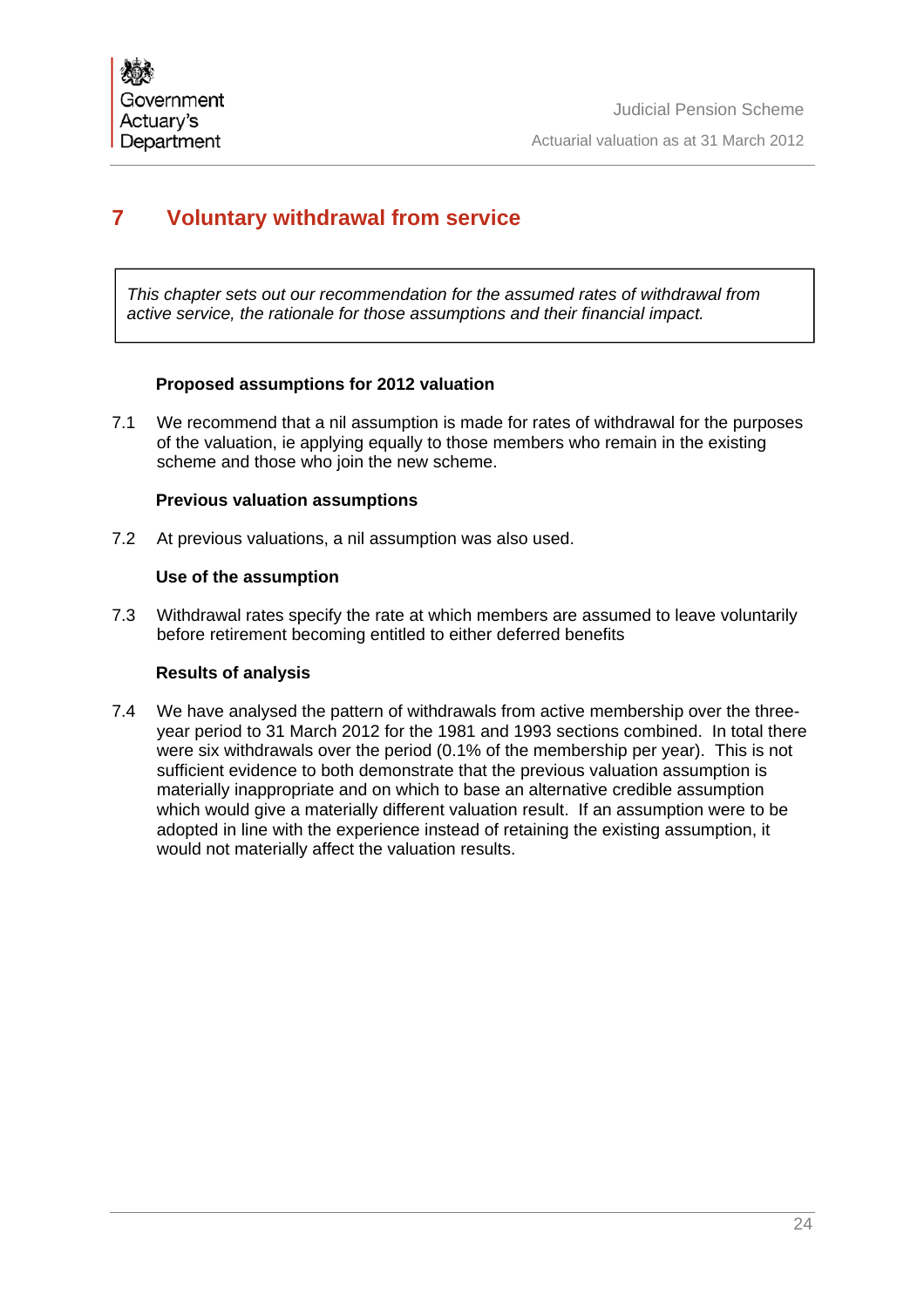# **8 Death before retirement**

*This chapter sets out our recommendation for the assumed rates of death before retirement, the rationale for those assumptions and their financial impact.*

## **Proposed assumptions for 2012 valuation**

8.1 We recommend using assumptions based on the experience of the NHSPS with rates adjusted downwards by 20%. Assumed rates of death in service increase with age but fewer than 1% of members are assumed to die each year, even at the highest ages. Sample rates are provided in Annex A.

## **Previous valuation assumptions**

8.2 In 2009, a single set of rates (separate for men and women) was used for the 2009 valuation to allow for the possibility of death before retirement. The rates were based on the pensioner mortality rates used in the 2009 valuation and were higher than the pre-retirement mortality rates recommended for the 2012 valuation.

#### **Use of the assumption**

8.3 Death before retirement rates are used to allow for the possibility of death whilst in active service or whilst entitled to a deferred pension. The number of deaths observed annually, and the recommended rates to be assumed, are low and thus this assumption has relatively little financial significance.

## **Results of analysis**

- 8.4 We have analysed the deaths of active members over the three-year period to 31 March 2012. The recommended assumptions for both deaths in service and in deferment are based on this analysis. In total there were 12 deaths of active members over the period. The analysis compares the number of actual deaths to the expected number of deaths under previous valuation assumptions. Further information on the data analysed and the results of that analysis are shown in the report The Judicial Pension Scheme: Actuarial Valuation as at 31 March for the Analysis of Experience, dated September 2014.
- 8.5 The analysis showed there were fewer deaths than expected although the total number of deaths is too low to provide a credible basis for setting assumptions.

# **Wider evidence**

8.6 We have considered the death in service assumptions proposed by the NHS Pension Scheme (NHSPS) together with the ONS report *Age specific mortality rates by National Statistics socio-economic classification* published in February 2013.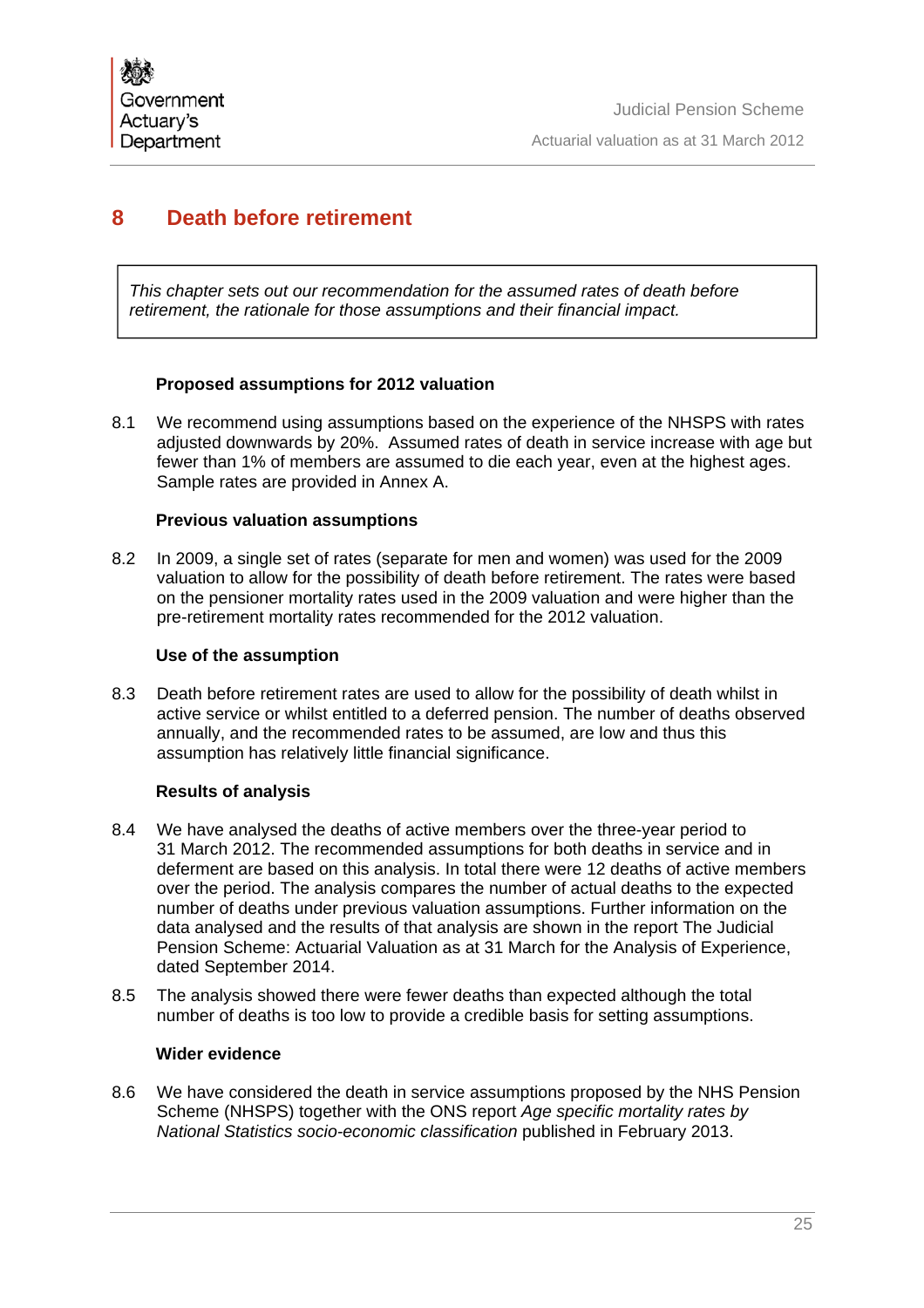- 8.7 The analysis leading to the NHSPS death in service assumption was based on the number of deaths in service rather than the amounts of payment. Therefore there is likely to be a lower weighting in this assumption to the NHS staff who are in the same socio-economic class as judges. We have therefore applied a reduction of 20% to these rates to allow for this. 20% is broadly the difference in mortality rates between those in socio economic classes 1 (which includes doctors and legal professionals) and 3 (which includes medical technicians).
- 8.8 The JPS experience is not inconsistent with this assumption.

# **Financial impact**

8.9 The approximate financial impact of the proposed change to assumed rates of death before retirement is set out in Table 8.1.

# **Table 8.1: Approximate financial impact of proposed change in death in service**

|                                                               | <b>Past service</b><br>effect <sup>*</sup> | SCR (2015-2019) |
|---------------------------------------------------------------|--------------------------------------------|-----------------|
| Change from 2009<br>assumptions to those<br>proposed for 2012 | $+0.2%$                                    | $-0.1%$         |

\* (adjustment to contribution rate for 15 years from 2015)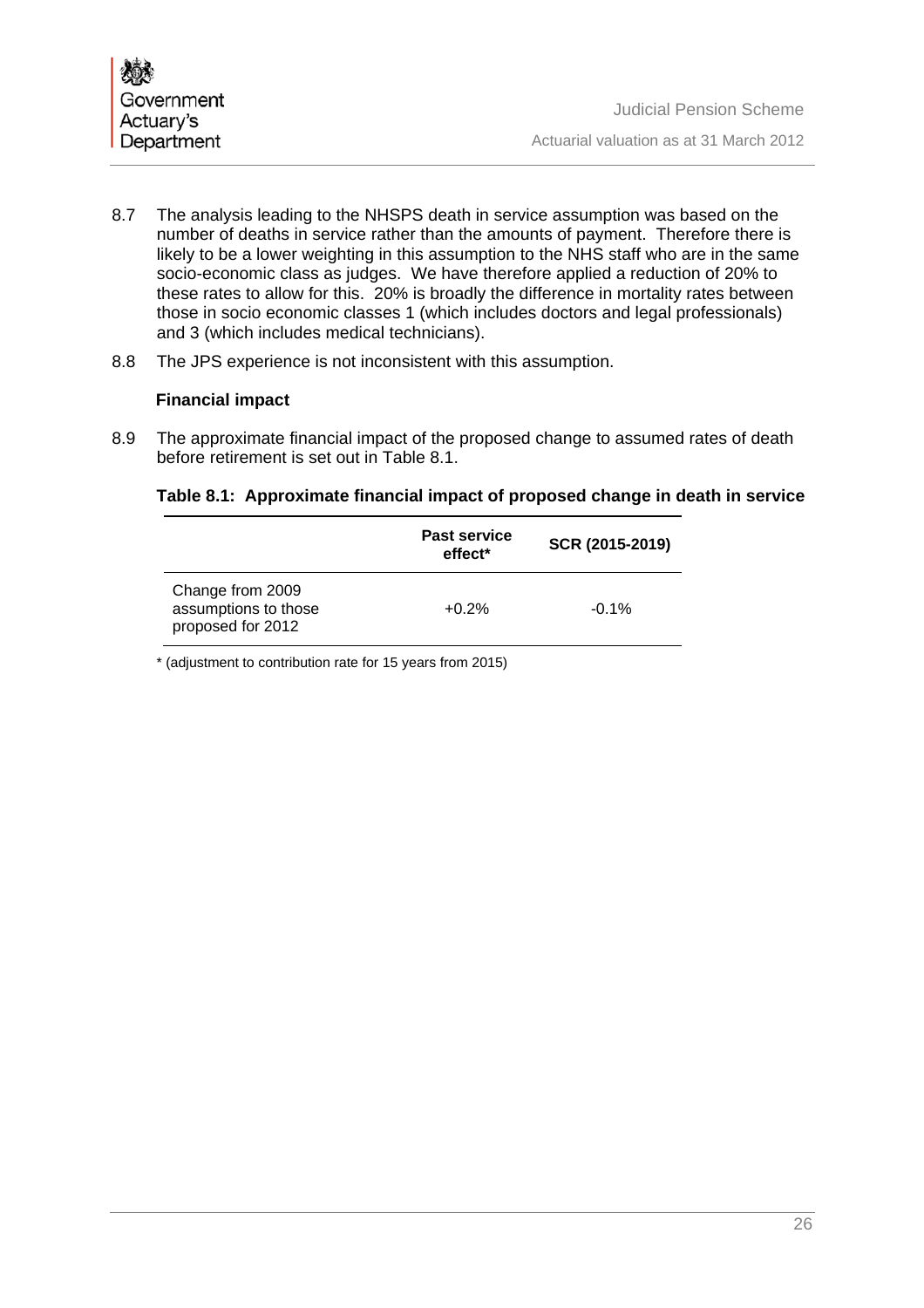# **9 Promotional pay increases**

*This chapter sets out our recommendation for the assumed promotional pay increases of active members, the rationale for those assumptions and their financial impact.*

## **Proposed assumption**

9.1 We recommend that promotional pay increases are assumed to increase pay by 0.25% a year.

## **Previous assumption**

9.2 The assumption used for the 2009 valuation was that there would be no promotional pay increases.

## **Use of the assumption**

- 9.3 For the existing sections of the Scheme, benefits are linked to salary at, or near, retirement. Members' salaries can increase through a combination of annual general pay awards and promotional pay increases. To calculate an estimate of the level of benefit payable in the future requires assumptions for both these components. The assumption for general pay awards is directed by HMT. The assumption for promotional pay increases is set by the responsible authority.
- 9.4 Future pay progression will be more significant (in terms of expected pension) for those members with either full or tapered protection because they will continue to have benefits linked to final pensionable pay for service beyond 31 March 2015. A significant proportion of the past service liability for active members (about two-thirds) relates to members with full or tapered protection and thus the impact of experience differing from the assumptions used is likely to be most material over the next couple of valuation cycles as it relates to older existing members. This experience will impact future employer contribution rates and the cost cap mechanism.

## **Results of analysis**

- 9.5 We analysed the annual increases received by individual members over the three-year period to 31 March 2012. Further information on the data analysed and the results of that analysis are shown in the report The Judicial Pension Scheme: Actuarial Valuation as at 31 March for the Analysis of Experience, dated September 2014.
- 9.6 The analysis of the annual pay increases for individual members between 2009 and 2012 suggested that promotional pay increases had been higher at all ages than assumed under the 2009 valuation (where promotional pay increases were assumed to be 0% at all ages).
- 9.7 The results of both analyses should be treated with some caution. It is, in general, difficult to identify promotional increases separately from other elements of pay increase.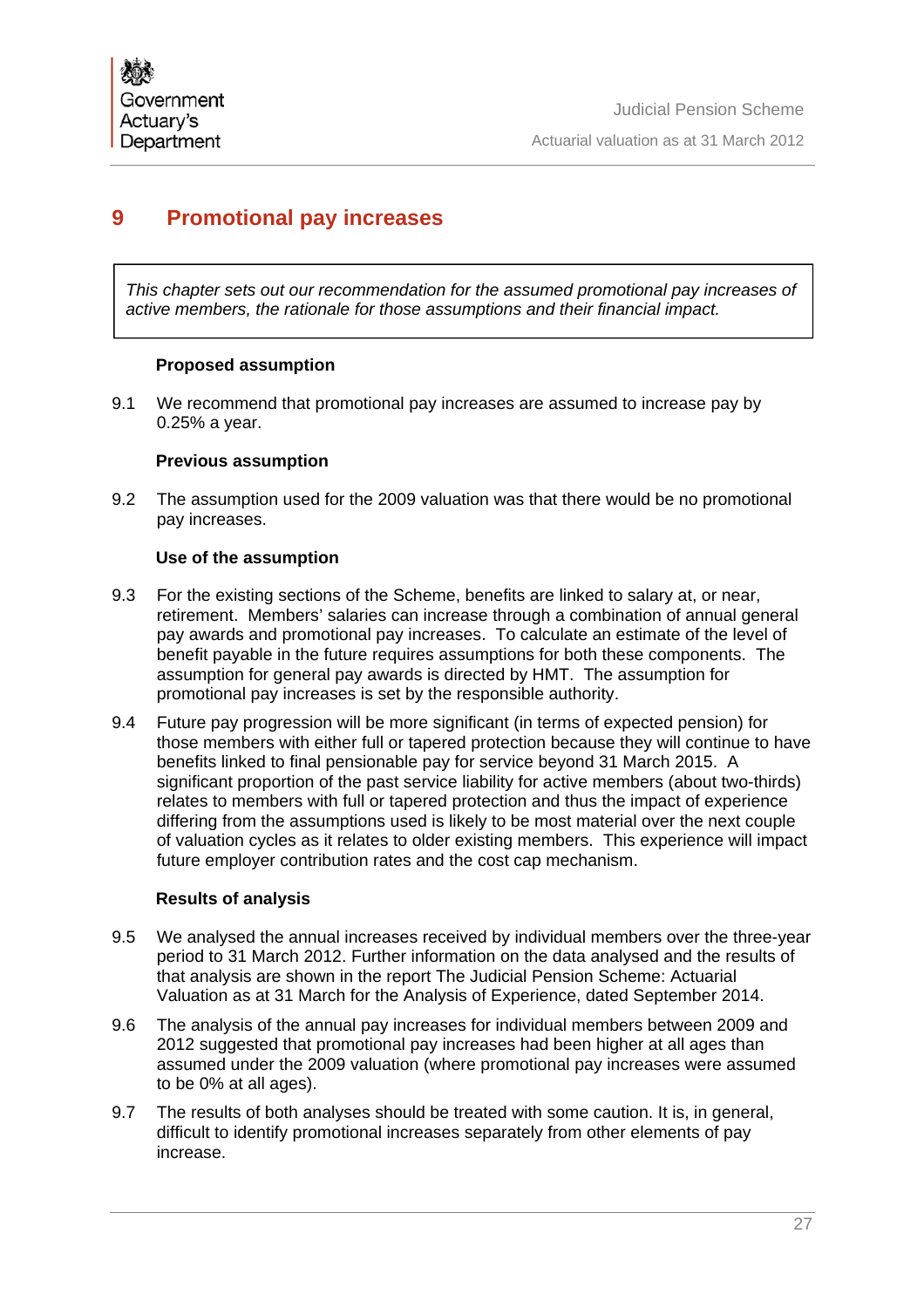

- 9.8 Between 1 April 2009 and 31 March 2012 there were 133 promotions (equating to around 6% of the active membership). The average salary increase due to a promotion was 13%. This would indicate that overall the salary increase due to promotion was around 0.25% per year.
- 9.9 We have not analysed salary scales by age. The credibility of such an analysis would be limited given the small number of members.
- 9.10 We therefore recommend using a flat percentage increase of 0.25% promotional pay increases per year at all ages.

#### **Financial impact**

9.11 Table 9.1 shows the approximate financial impact of assuming promotional increases that are 0.25% a year higher than those proposed.

#### **Table 9.1: Approximate impact of alternative promotional salary increase assumption**

|                                                                            | <b>Past service</b><br>effect <sup>*</sup> | SCR (2015-2019) |
|----------------------------------------------------------------------------|--------------------------------------------|-----------------|
| Promotional increases are<br>0.25% a year higher than<br>proposed for 2012 | $+0.5%$                                    | $+0.6%$         |

\* (adjustment to contribution rate for 15 years from 2015)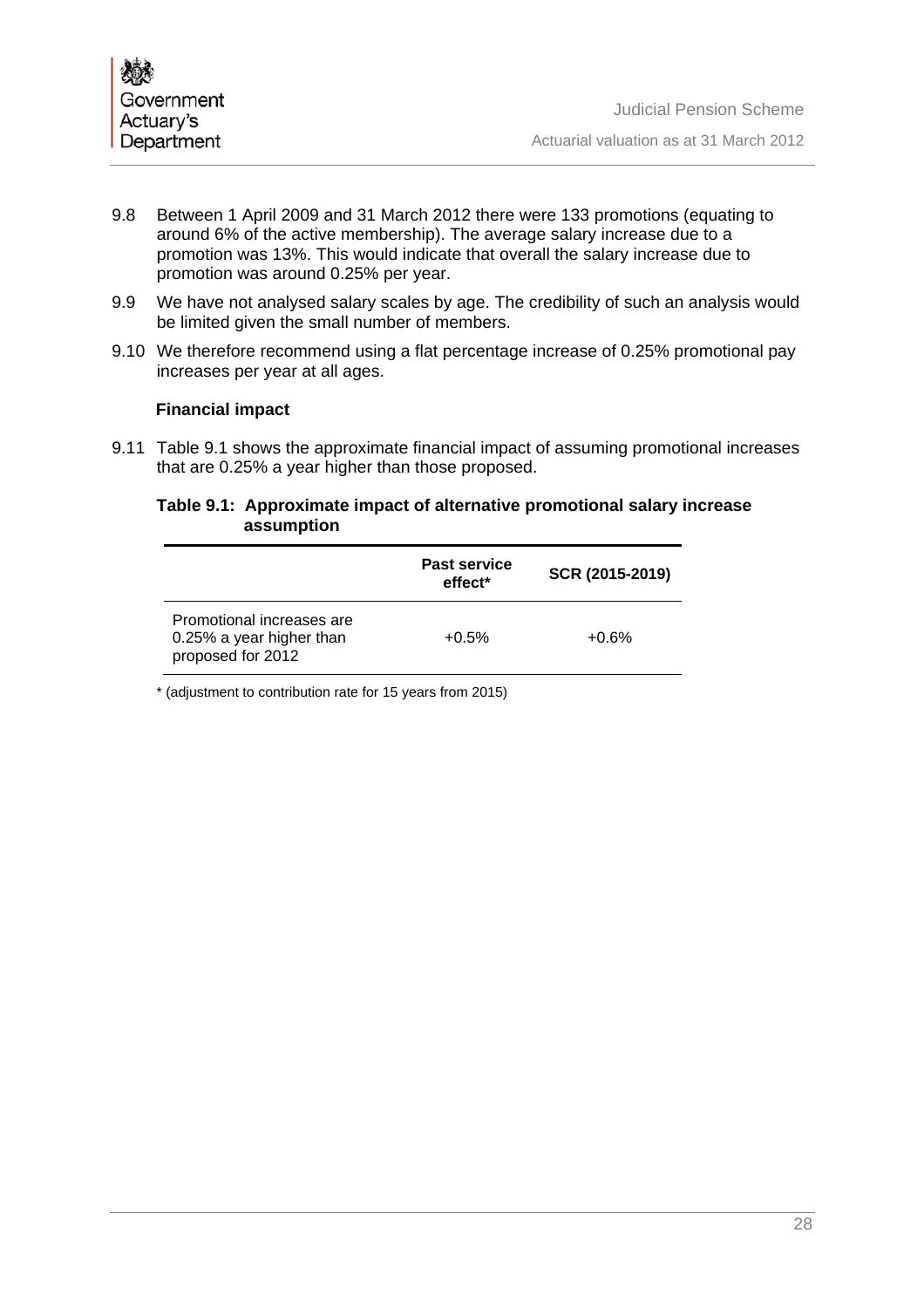# **10 Commutation of pension for cash at retirement**

*The existing Judicial Pension Scheme does not allow commutation of pension for cash at retirement. Instead all members receive a lump sum at retirement and therefore no evidence is available to set an assumption.*

## **Proposed assumptions for 2012 valuation**

- 10.1 Members of the existing schemes cannot commute pension for a lump sum.
- 10.2 HMT have specified a commutation assumption in the Valuation Directions to be used by all schemes. This is set to be 15% of pension. There is therefore no requirement for the Lord Chancellor to decide an assumption or the Scheme Actuary to provide advice.

## **Previous valuation assumptions**

10.3 Since the Judicial Pension Scheme does not allow commutation of pension for cash at retirement no evidence is available on the proportion of pension that judges might commute.

## **Use of the assumption**

10.4 Members may commute part of their pension for a lump sum at a rate of £12 for each £1 of pension given up. The assumption is important because the value of the pension given up is typically more than £12 and so commutation has a significant impact on total liabilities.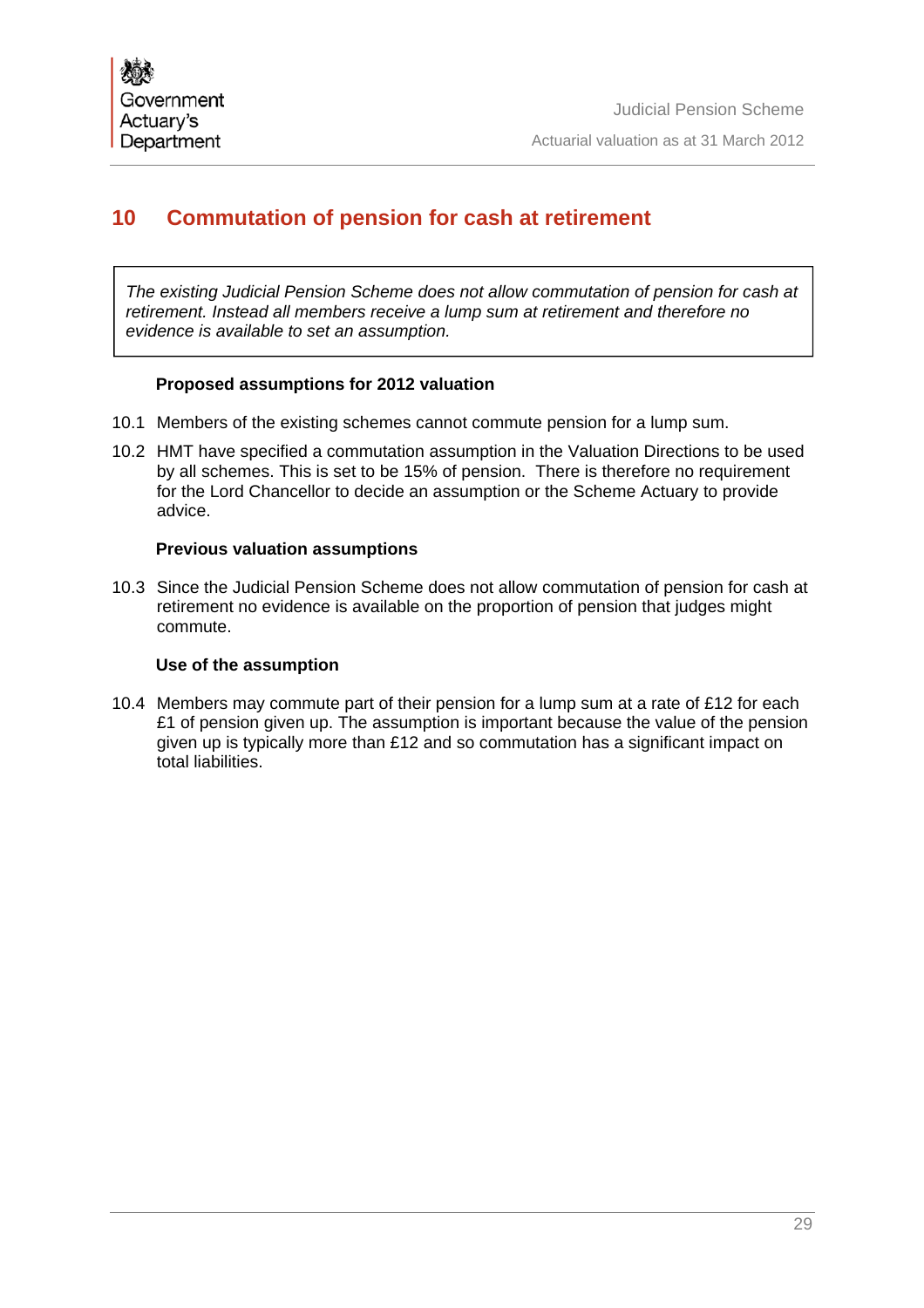# **11 Family statistics**

*This chapter sets out our recommendation for the assumptions around dependants' pensions, the rationale for those assumptions and their financial impact.*

## **Proposed assumptions for 2012 valuation**

- 11.1 We recommend the following assumptions.
	- > 90% of men and 80% of women in the existing schemes are assumed to be married or in a civil partnership at retirement consistent with current percentages of active members married in the data provided. For current pensioners this is steadily reduced after retirement age in line with the ONS proportion married analysis
	- > 90% of men and 80% of women in the 2015 scheme are assumed to be married, in a civil partnership, or have a nominated adult dependant at retirement
	- > Male members are assumed to be three years older than their partners and female members are assumed to be two years younger than their partners based on the assumption adopted by public sector pension schemes and those scheme's experience
	- > No allowance is made for remarriage in line with scheme experience.

## **Previous valuation assumptions**

- 11.2 The proportion married was 90% male and 80% female. This was steadily reduced after retirement age, in line with the 2009 mortality basis.
- 11.3 The assumed proportions of current pensioners married/partnered are generally higher than adopted for the 2009 valuation.
- 11.4 Allowance was made for remarriage of widows and widowers in the 2009 but at rates typically well below 1% a year.

## **Use of the assumption**

11.5 Dependants' pensions<sup>14</sup> are provided to qualifying dependants on the death of a member. Assumptions are required for the proportion of members who are married or partnered to determine how many dependants' pensions will be paid. The 2015 scheme will extend provision to unmarried dependants. Assumptions are required about age differences between members and partners as this affects how long dependants' pensions will be paid for.

<sup>&</sup>lt;sup>14</sup> Pensions are also payable to dependent children on a member's death but the costs are not material overall.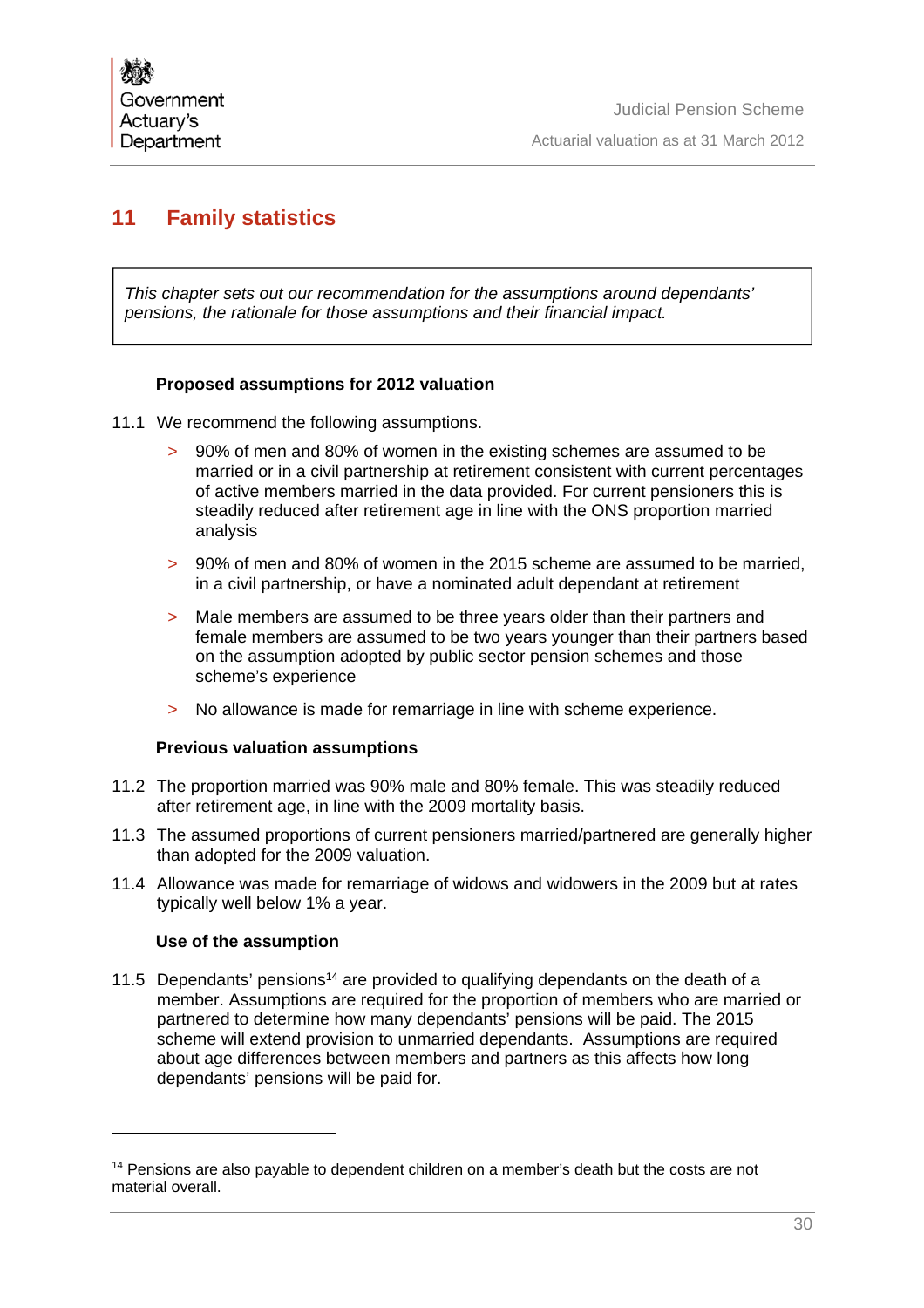

## **Results of analysis**

- 11.6 Approximately 211 pensioners died during the three-year period to 31 March 2012. We analysed the proportion of deaths giving rise to the payment of a surviving spouse's pension and the age of the dependants relative to the members. Further information on the data analysed and the results of that analysis are shown in the report The Judicial Pension Scheme: Actuarial Valuation as at 31 March for the Analysis of Experience, dated September 2014.
- 11.7 The recommendations for age differences between members and their spouses are broadly consistent with the results of the analysis. Given the relatively high proportion of members that are assumed to be married at retirement, we have assumed that the extension of provision to unmarried dependants would not have a material impact.
- 11.8 No cessations of widow or widower pensions as a result of remarriage were recorded in the data.

#### **Financial impact**

11.9 The approximate financial impact of the proposed change to the family statistics assumptions compared to those adopted in 2009 is set out in Table 11.1.

#### **Table 11.1: Approximate financial impact of proposed changes in family statistics assumptions**

|                                                                                                   | <b>Past service</b><br>effect <sup>*</sup> | SCR (2015-2019) |  |  |
|---------------------------------------------------------------------------------------------------|--------------------------------------------|-----------------|--|--|
| change to family statistics<br>assumptions                                                        | $+0.5%$                                    | immaterial      |  |  |
| $\star$ /adjustes and to approximate the sets for $\star$ $\Gamma$ users from $O(\Lambda \Gamma)$ |                                            |                 |  |  |

(adjustment to contribution rate for 15 years from 2015)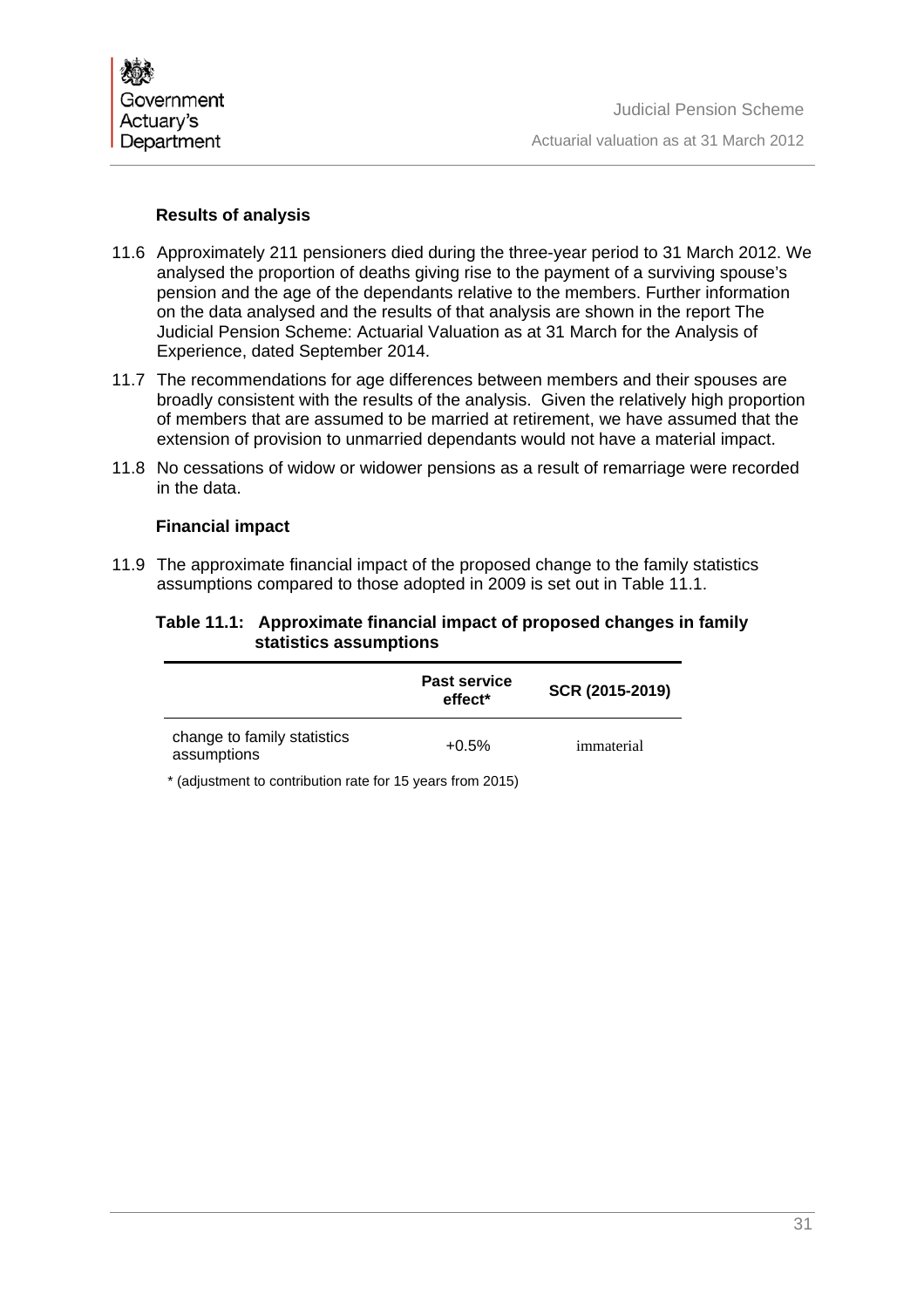# **Appendix A: Details of assumptions**

This annex contains details of the recommended assumptions including sample rates and values.

# **Pensioner mortality**

## **Table A1: Baseline mortality assumptions**

|                                     | Adjustment |
|-------------------------------------|------------|
| S <sub>1</sub> NMA<br>Male<br>80%   |            |
| S <sub>1</sub> NFA<br>85%<br>Female |            |

As specified by HM Treasury, future improvements in mortality will be assumed to be in line with those underlying the most recent (i.e. 2012-based) principal ONS population projections for the UK.

# **Age retirement from service**

 $\overline{a}$ 

|  | Table A2: Age retirement rates for members with full and taper protection |  |  |  |
|--|---------------------------------------------------------------------------|--|--|--|
|  |                                                                           |  |  |  |

|      |              | 1993 Section   |              | 1981 Section   |
|------|--------------|----------------|--------------|----------------|
| Age  | <b>Males</b> | <b>Females</b> | <b>Males</b> | <b>Females</b> |
| 67   | 100%         | 100%           | 0%           | 0%             |
| 68   | 100%         | 100%           | 0%           | 0%             |
| 69   | 100%         | 100%           | 0%           | 0%             |
| 70   |              |                |              |                |
| and  |              |                | 100%         | 100%           |
| over | 100%         | 100%           |              |                |

<sup>&</sup>lt;sup>15</sup> SAPS tables are published by the Actuarial Profession and based on the experience of selfadministered pension schemes over the period 2000 to 2006. The 'S1' series has separate standard tables based on experience of members retiring in normal health (S1NXA) and in ill health (S1IXA) and for dependants (S1DFA).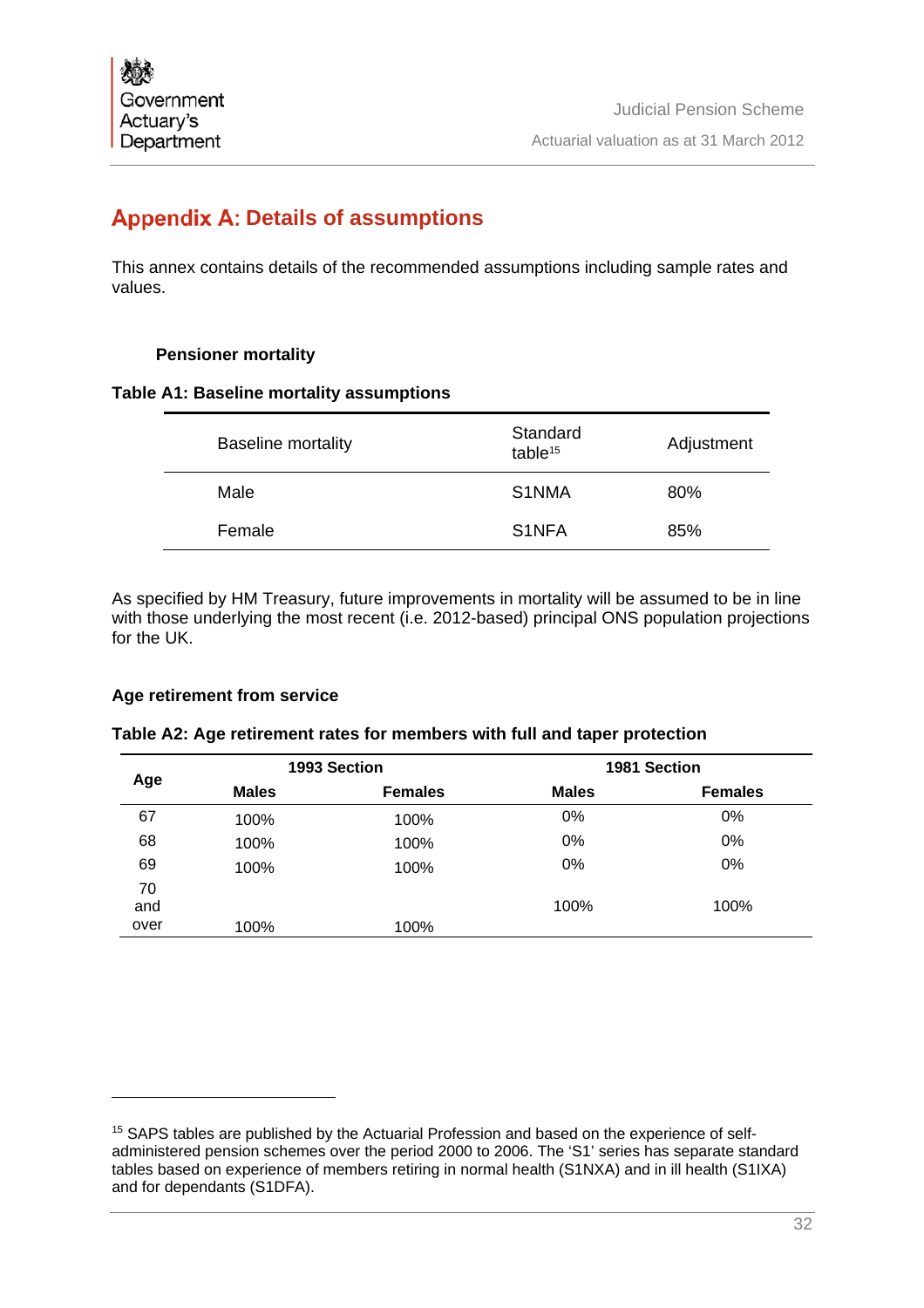# **Table A3: Age retirement rates for members with service in 2015 scheme only and members with service in existing scheme and 2015 scheme but no protection**

|      |              | <b>SPA 65</b>  |              | <b>SPA 66</b>  |              | <b>SPA 67</b>  |              | <b>SPA 68</b>  |
|------|--------------|----------------|--------------|----------------|--------------|----------------|--------------|----------------|
| Age  | <b>Males</b> | <b>Females</b> | <b>Males</b> | <b>Females</b> | <b>Males</b> | <b>Females</b> | <b>Males</b> | <b>Females</b> |
| 67   | 100%         | 100%           | 0%           | 0%             | 0%           | 0%             | 0%           | 0%             |
| 68   | 100%         | 100%           | 100%         | 100%           | 50%          | 50%            | 0%           | 0%             |
| 69   | 100%         | 100%           | 100%         | 100%           | 100%         | 100%           | 100%         | 100%           |
| 70   |              |                |              |                |              |                |              |                |
| and  | 100%         | 100%           | 100%         | 100%           | 100%         | 100%           | 100%         | 100%           |
| over |              |                |              |                |              |                |              |                |

# **Ill-health retirement from service**

Nil

# **Voluntary withdrawal from service**

Nil

# **Death in service**

# **Table A5: Death in service rates for all members**

| Age | <b>Males</b> | <b>Females</b> |
|-----|--------------|----------------|
| 20  | 0.0002       | 0.0002         |
| 30  | 0.0002       | 0.0002         |
| 40  | 0.0005       | 0.0003         |
| 50  | 0.0010       | 0.0007         |
| 60  | 0.0025       | 0.0015         |
| 65  | 0.0040       | 0.0022         |
|     |              |                |

## **Promotional pay increases**

Increases are assumed to be 0.25% a year at all ages.

## **Commutation of pension for cash at retirement**

The 1981 and 1993 Judicial Pension Schemes do not allow commutation of pension for cash at retirement. Instead all members receive a lump sum at retirement and therefore there is no need to set an assumption.

Members are assumed to commute 15% of their 2015 scheme pension.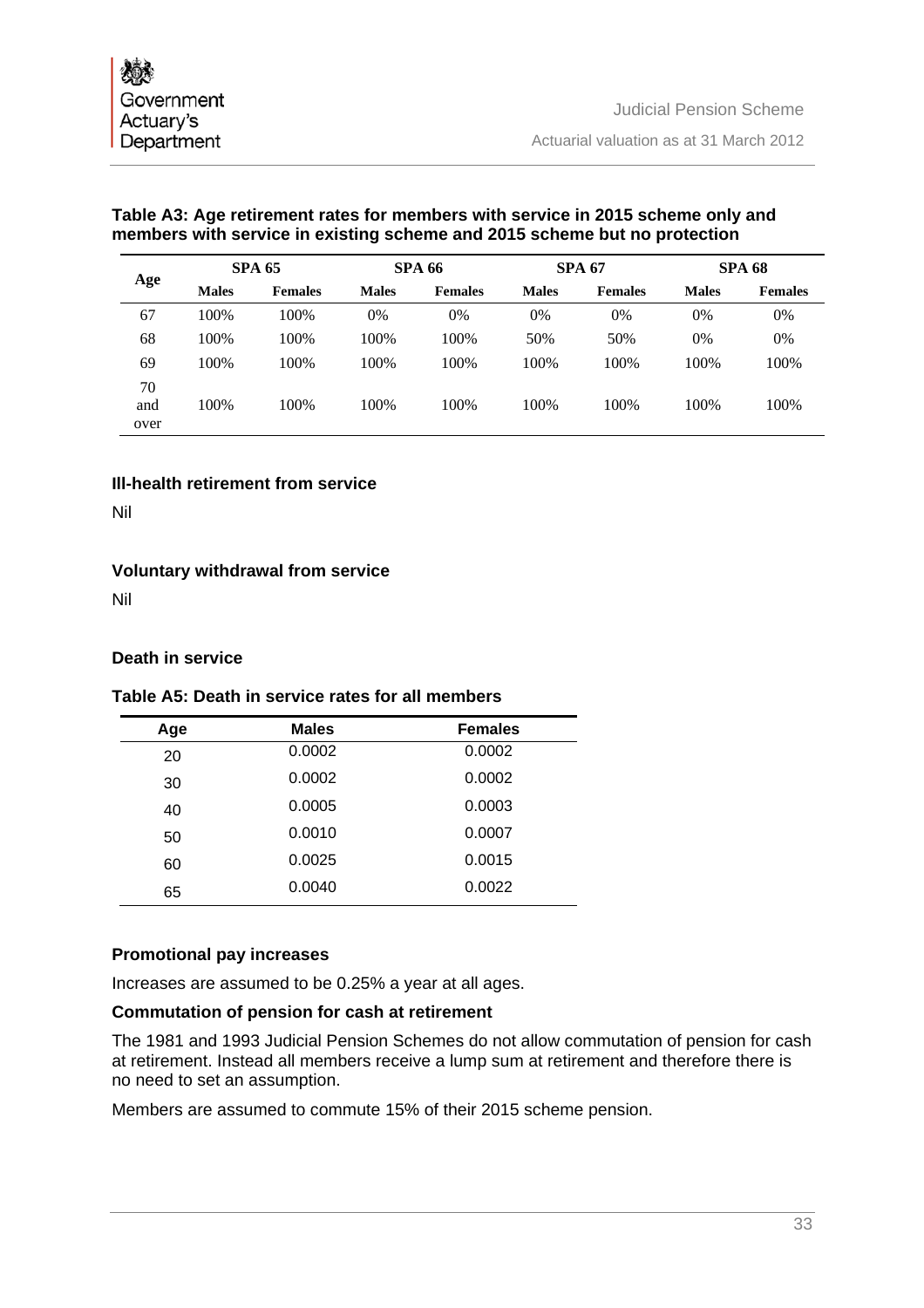

# **Family statistics**

# **Table A6: Recommended proportion married, in a civil partnership or (2015 scheme only) with an adult dependant at retirement for all members**

|                | <b>Proportion married</b> |  |  |
|----------------|---------------------------|--|--|
| <b>Males</b>   | 90%                       |  |  |
| <b>Females</b> | 80%                       |  |  |

For current pensioners, these rates are reduced after normal retirement ages; in line with ONS proportion married data.

Male members are assumed to be three years older than their partners and female members are assumed to be two years younger than their partners.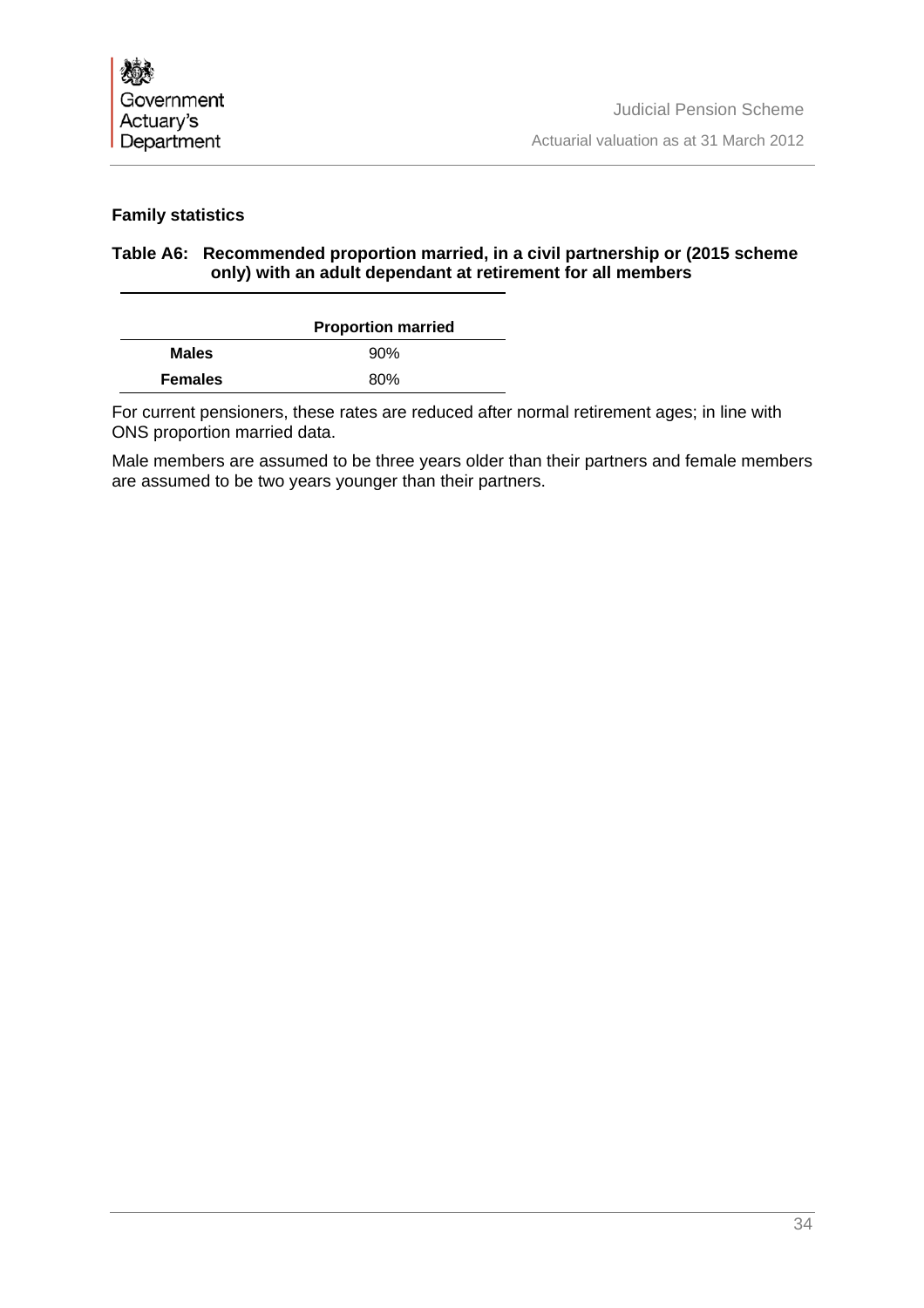# **Appendix B: Analysis of Experience**

This appendix contains the results of our analysis of experience including interim conclusions drawn at the time it conducted in September 2013.

# **Pensioner mortality**

B.1 The pensioner mortality assumptions adopted for the Scheme's valuation as at 31 March 2005 and 31 March 2009, with related life expectancies, are set out below:

|                           | 2005            | 2009         |
|---------------------------|-----------------|--------------|
|                           | assumptions     | assumptions  |
| <b>Baseline mortality</b> | PA92 tables     | PA00 tables  |
|                           |                 | with         |
|                           |                 | improvements |
|                           |                 | included to  |
|                           |                 | 2009         |
| <b>Current pensioners</b> |                 |              |
| Future improvements       | PA92            | 2006 ONS     |
|                           | projections     | improvements |
|                           | 2005 year of    | projected to |
|                           | use tables      | 2024         |
| Future life expectancy at | 19.5 years      | 23.6 years   |
| 65 (years)                | male            | male         |
|                           | 22.6 years      | 25.1 years   |
|                           | female          | female       |
| Future pensioners         |                 |              |
| (currently age 45)        |                 |              |
| Future improvements       | <b>PA92</b>     | 2006 ONS     |
|                           | projections to  | improvements |
|                           | 2025 with a -1  | projected to |
|                           | year age rating | 2049         |
| Future life expectancy at | 21.1 years      | 25.4 years   |
| 65 (years)                | male            | male         |
|                           | 24.0 years      | 27.0 years   |
|                           | female          | female       |

B.2 We have analysed the pensioner mortality experience over the 3 year period from 31 March 2009 to 31 March 2012. There were 222 exits from the pensioner data over the intervaluation period, of which 211 were pensioner (including spouses) deaths and 11 were other cessations of pensions. 121 of the deaths were of male former judicial office holders. Below is a graph showing the distribution of pensioner deaths over various ages over the 3 year period. Please note that this graph excludes 98 pensioner deaths over the 3 year period due to dates of birth being missing in the data provided.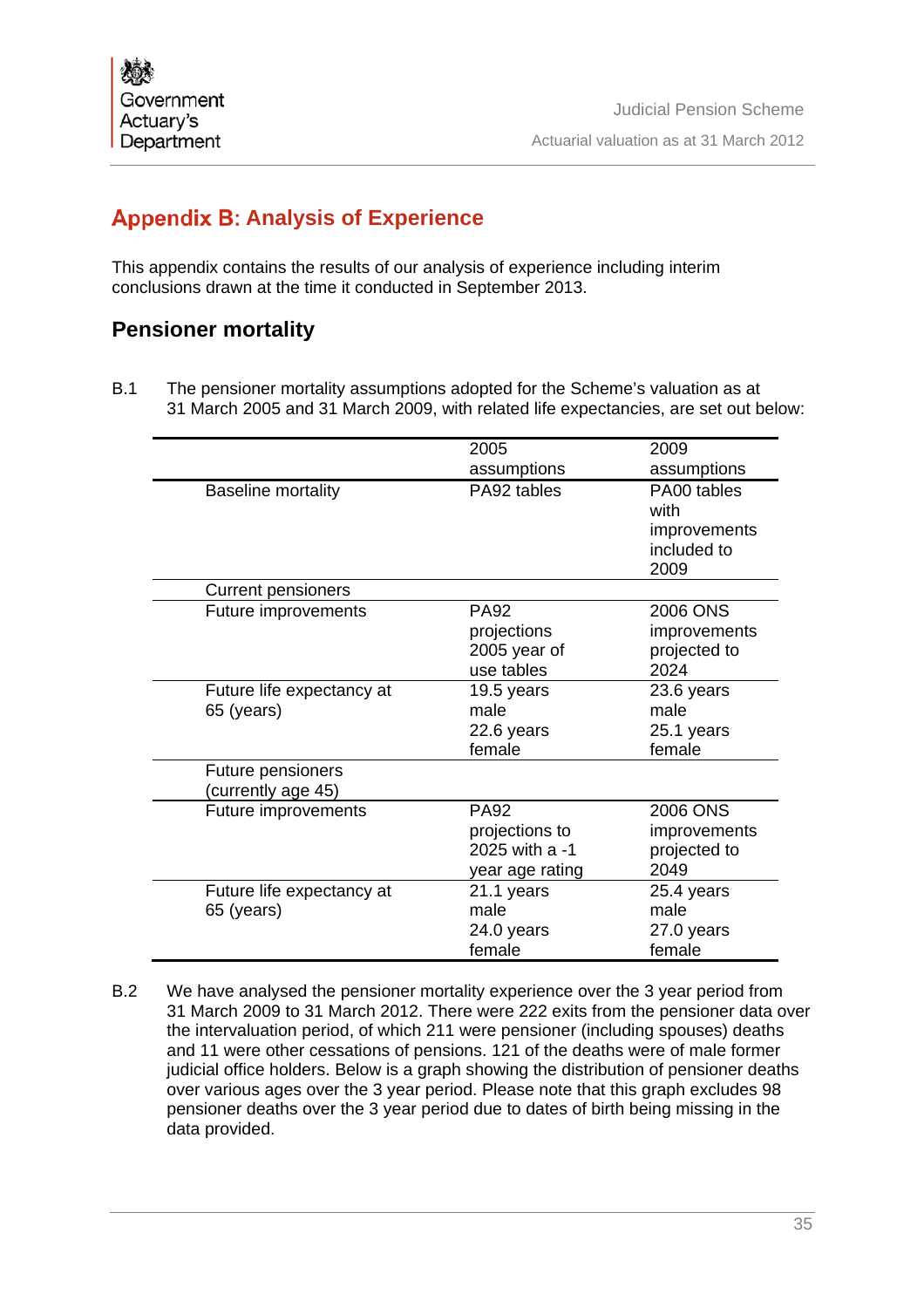

- B.3 Mortality can be analysed on either a "lives" basis or an "amounts" basis. A lives basis gives an equal weighting to every member of the population being analysed. An amounts basis weights the experience by the size of each member's pension. There is much evidence to demonstrate that size of pension is positively correlated to longevity, i.e. those with a bigger pension live longer on average. Due to restrictions in the data available we have carried out our analysis on a "lives" basis. For the underlying population of JPS we consider this to be appropriate, since the population is relatively homogenous and we would not expect to see such a strong link between pension size and longevity as is seen in the wider population.
- B.4 We have compared the mortality experience of the Scheme between 1 April 2009 and 31 March 2012 on a lives basis with that of the most appropriate S1 table. The S1 series of standard tables was published by the CMI and based on the experience of self-administered pension schemes over the period 2000 to 2006. Separate tables are available based on experience of members retiring in normal health, ill health and for dependants. We have compared to the S1 tables for male former judicial office holders only as the number of deaths over the period is too small for a further split to be credible.
- B.5 The dates of birth for many of the pensioner deaths were missing. We therefore used the pensioner data at 31 March 2012 and 31 March 2009 with the probability of death from the standard S1NA-10 tables to derive an expected death rate for the population. We then compared this to the actual death rate. Using this approach the percentage adjustment on the S1NA-10 tables which provides the best fit with experience is 100%.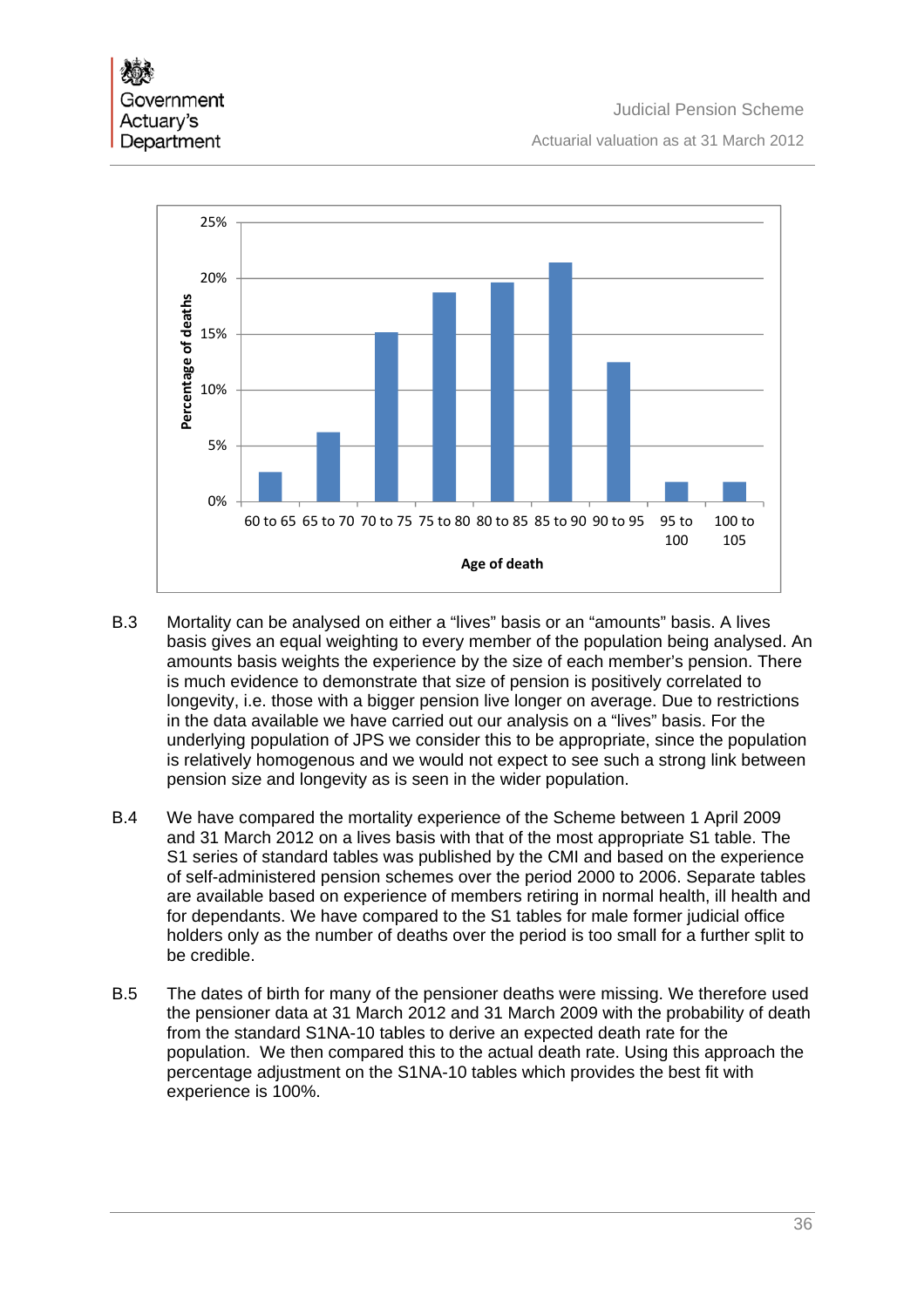B.6 Using this "best fit" assumption along with an allowance for improvements in longevity in line with the 2010 ONS population projections would result in the following life expectancies:

|                                      | 2012 proposed<br>assumptions                                                                                                                                                                                     |
|--------------------------------------|------------------------------------------------------------------------------------------------------------------------------------------------------------------------------------------------------------------|
| <b>Baseline mortality</b>            | S <sub>1</sub> NA tables<br>possibly with an<br>adjustment to<br>reflect the<br>experience<br>observed in other<br>large public sector<br>pension schemes<br>and allow for<br>Judges lower<br>expected mortality |
| Future improvements                  | 2010 ONS<br>projections, year of<br>use 2012                                                                                                                                                                     |
| <b>Current pensioners</b>            |                                                                                                                                                                                                                  |
| Future life expectancy at 65 (years) | 26.3years male<br>29.6 years female                                                                                                                                                                              |
| Future pensioners – current age 45   |                                                                                                                                                                                                                  |
| Future life expectancy at 65 (years) | 28.6years male<br>32.0years female                                                                                                                                                                               |

- B.7 The method we have used is very approximate and we would therefore not recommend using the results in isolation to form the basis of a mortality assumption. Also, since the data available relating to deaths is very limited this does not form a dataset which gives a credible result. Before making a recommendation we therefore propose to consider the mortality experience of other public sector pension schemes.
- B.8 The 2009 valuation report set out the impact of increasing the assumed life expectancies by approximately one year, as follows:

| Change in<br>assumption                                        | Approximate<br>increase in<br>the liabilities<br>(%) | Approximate<br>increase to<br>liabilities<br>(£m) |
|----------------------------------------------------------------|------------------------------------------------------|---------------------------------------------------|
| Assumed longevity<br>increased by<br>approximately one<br>vear | 2.5% for all<br>members                              | 45                                                |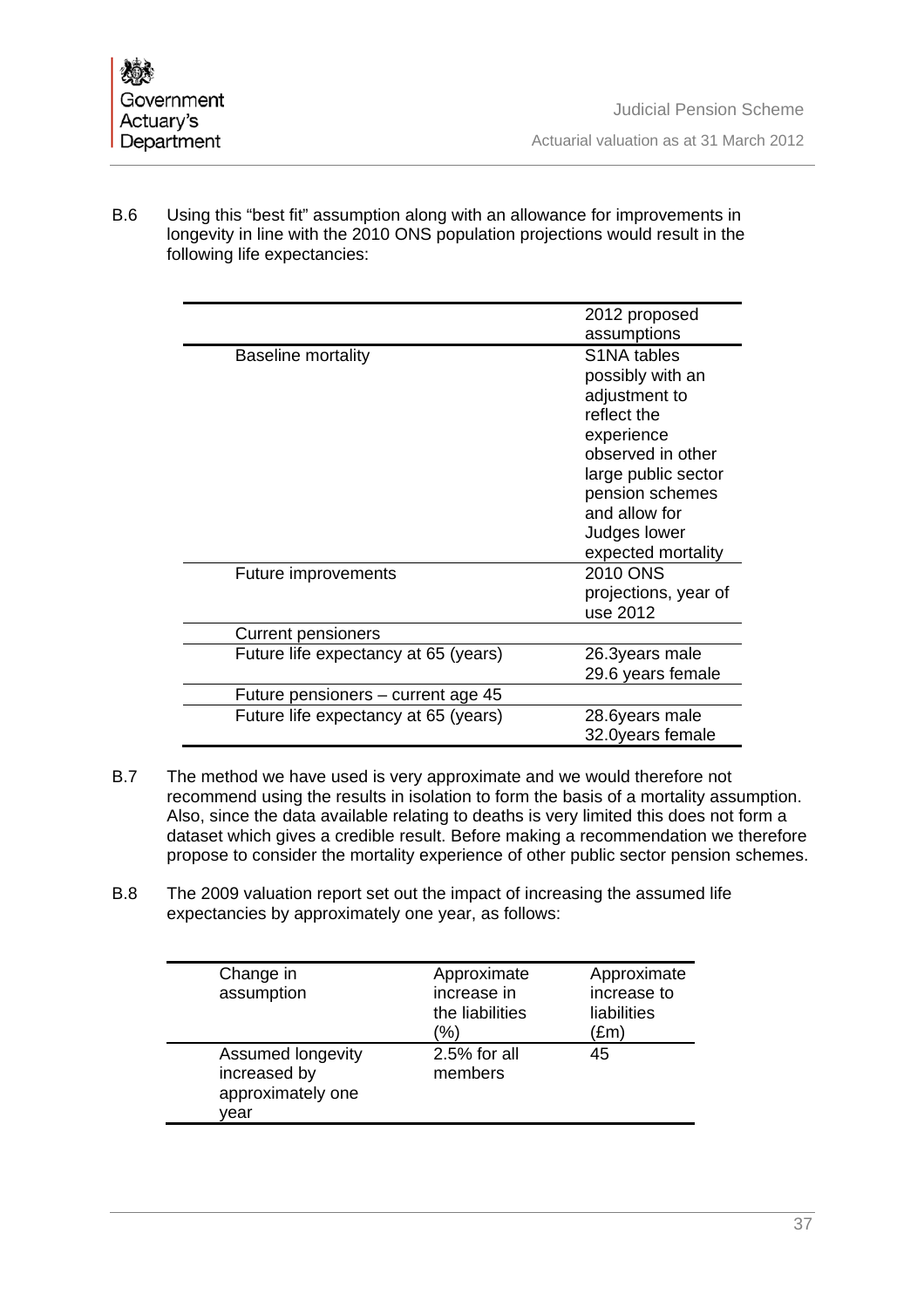B.9 The impact of the assumptions at the 2012 valuation may be different to that above, because of changes in the scheme membership since 2009 and changes to other assumptions. However we would expect the impact at 2012 to be broadly consistent with that set out above.

# **Age Retirements from Service**

B.10 The average age of retirement assumption adopted for the Scheme's valuation as at 31 March 2005 and 31 March 2009 are set out below:

| <b>Scheme</b> | Age (years)<br>as at 31 March 2005 | Age (years)<br>as at 31 March 2009 |
|---------------|------------------------------------|------------------------------------|
| 1993          | 68                                 | 67                                 |
| 1981          | 69                                 | 68                                 |

B.11 There were 310 normal retirements and 51 early retirements between 1 April 2009 and 31 March 2012. The average age of retirement excluding early retirements is 69.9 years for the 1981 scheme and 67.9 years for the 1993 scheme. After allowing for early retirements, the average retirement age is 69.7 years for the 1981 scheme and 66.8 years for the 1993 scheme. Overleaf is a graph showing the age distribution for retirements over the intervaluation period.



- B.12 Based on this analysis it would not be unreasonable to adopt an assumption for the average age of retirement as at 31 March 2012 to be in line with experience, i.e. adopting an assumption of 70 years for the 1981 scheme and 67 years for the 1993 scheme.
- B.13 Further thought will be needed prior to recommending an assumption because of the impact of transitional protection and accrued service on the timing of future retirement decisions.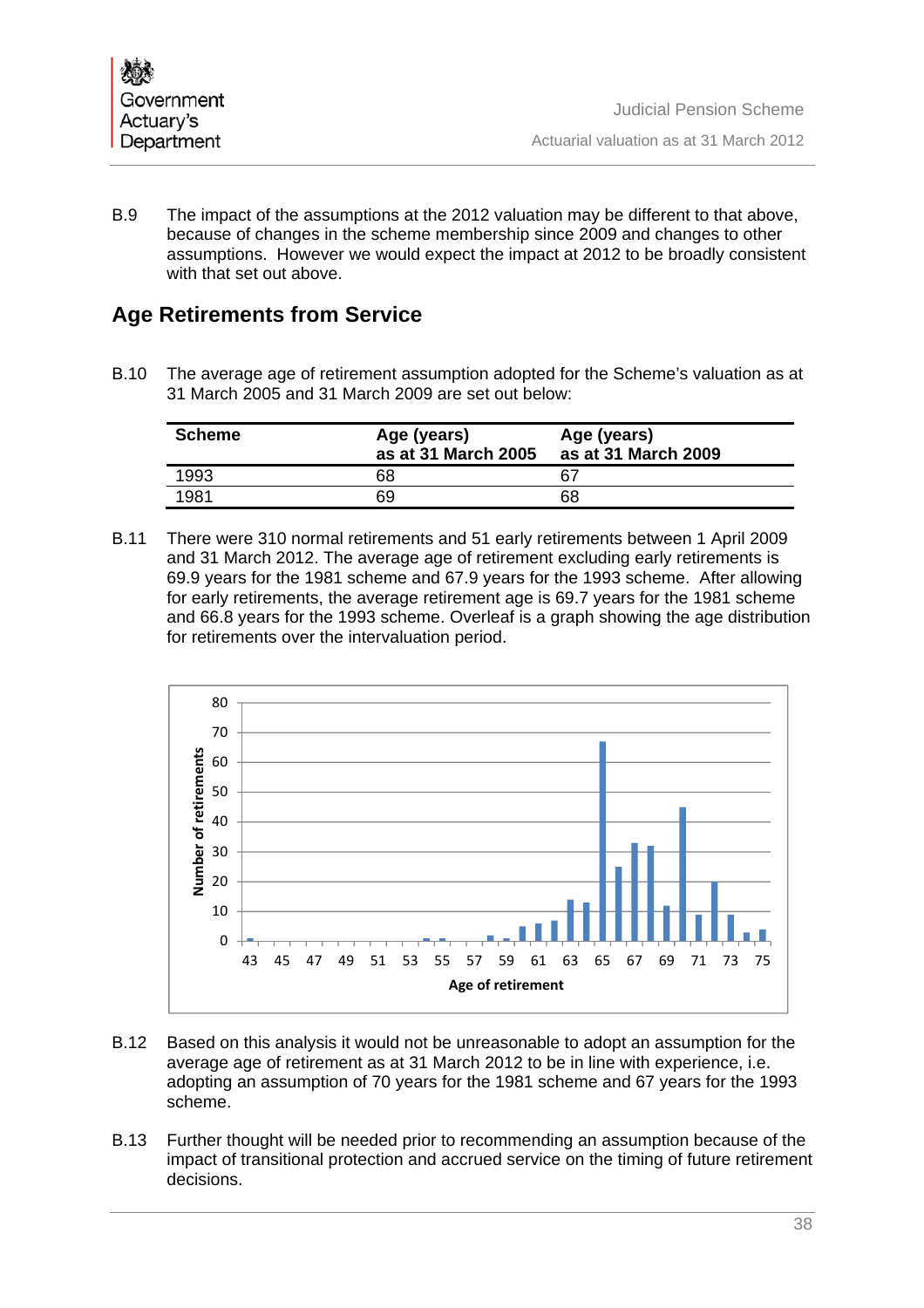# **Ill–health Retirement from Service**

B.14 In 2009 a nil ill health retirement assumption was adopted. Between 1 April 2009 and 31 March 2012 there were 9 ill health retirements. Given such a small number of ill health retirements, it would not be inappropriate to adopt an assumption of nil ill health retirements.

# **Withdrawal**

B.15 In 2009 a nil ill withdrawal assumption was adopted. Between 1 April 2009 and 31 March 2012 there were 6 withdrawals. Given such a small number of withdrawals, it would be appropriate to continue to adopt an assumption of nil withdrawals.

# **Death in Service**

- B.16 At 31 March 2009 the PNA00 mortality tables, with longevity improvements to 2011 (the mid-point of the following intervaluation period) was adopted, for consistency with the mortality tables adopted for current and future pensioners.
- B.17 There were 12 deaths in service between 1 April 2009 and 31 March 2012, around half the expected number.
- B.18 Due to the lack of credible data for a detailed analysis, it would not be unreasonable to adopt an assumption to reflect the experience of large public sector pension schemes, with an adjustment to allow for Judges lower expected mortality.

# **Promotional Pay Increases**

- B.19 In 2009 no allowance was made for promotions due to the small numbers of promotions which occurred. Between 1 April 2009 and 31 March 2012 there were 133 promotions (equating to around 6% of the active membership). The average salary increase due to a promotion was 13%. This would indicate that overall the salary increase due to promotion was around 0.25% per year.
- B.20 The most important aspect of a salary scale is its steepness, which represents the extent to which salaries are expected to increase due to promotional and career progression factors (rather than increases in general pay levels) between a given age and assumed age at retirement (or earlier exit).
- B.21 The 2009 valuation report set out the effect of introducing a salary scale of 0.5% pa across the board, as follows: